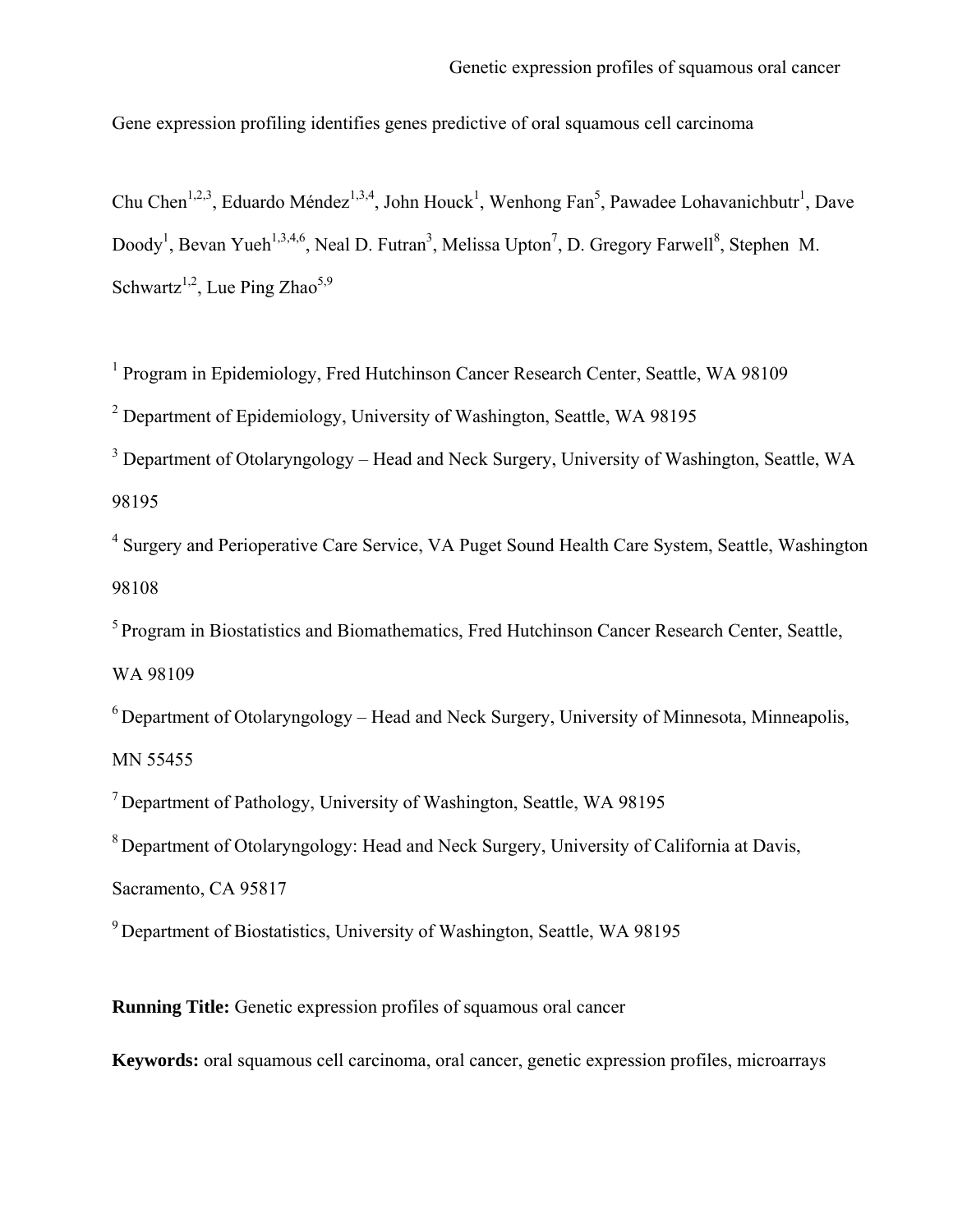**Acknowledgments**: This study was supported by grants from the U.S. National Institutes of Health (R01CA095419 from the National Cancer Institute, National Research Service Award T32DC00018 from the National Institute on Deafness and Other Communication Disorders, and trans-NIH K12RR023265 Career Development Programs for Clinical Researchers) and by institutional funds from the Fred Hutchinson Cancer Research Center. We thank the study participants and their families. We also thank Carolyn Anderson, Ashley Fahey, Lora Cox, Cynthia Parks and Kathleen Vickers for administrative and technical support.

**Corresponding Author**: Chu Chen, PhD Fred Hutchinson Cancer Research Center 1100 Fairview Avenue North, M5-C800 PO Box 19024 Seattle, WA 98109-1024 Phone: (206) 667-6644 Fax: (206) 667-2537 e-mail: cchen@fhcrc.org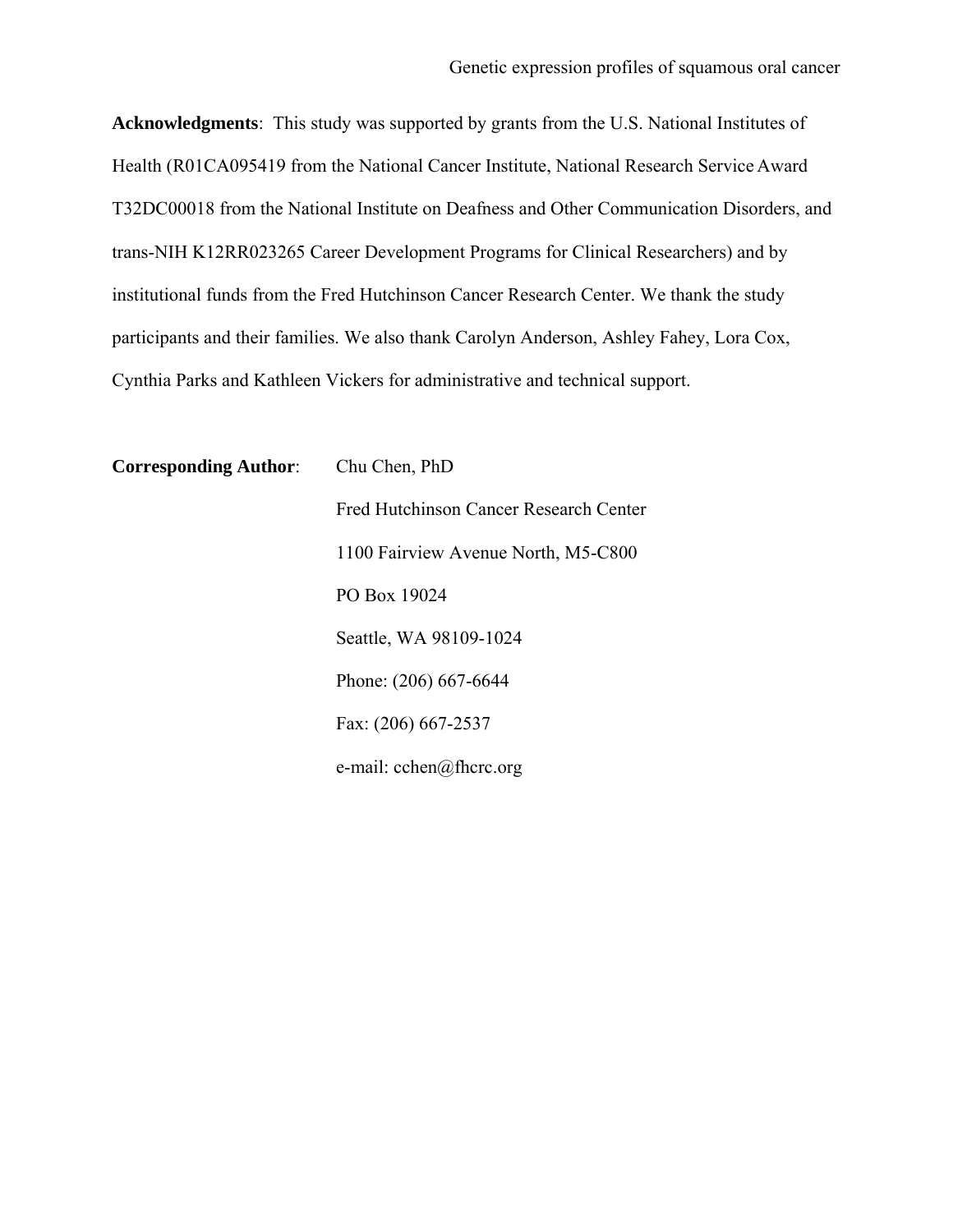#### **Abstract**

Oral squamous cell carcinoma (OSCC) is associated with substantial mortality and morbidity. To identify potential biomarkers for early detection of invasive OSCC, we compared gene expression of incident primary OSCC, oral dysplasia, and clinically normal oral tissue from surgical patients without head and neck cancer or pre-neoplastic oral lesions (controls), using Affymetrix U133 2.0 Plus arrays. We identified 131 differentially expressed probe sets using a training set of 119 OSCC patients and 35 controls. Forward and stepwise logistic regression analyses identified 10 successive combinations of genes which expression differentiated OSCC from controls. The best model included *LAMC2,* encoding laminin gamma 2 chain, and *COL4A1,* encoding collagen, type IV, alpha 1 chain. Subsequent modeling without these two markers showed that *COL1A1*, encoding collagen, type I, alpha 1 chain, and *PADI1*, encoding peptidyl arginine deiminase, type 1, also can distinguish OSCC from controls. We validated these two models using an internal independent testing set of 48 invasive OSCC and 10 controls and an external testing set of 42 head and neck squamous cell carcinoma (HNSCC) cases and 14 controls (GEO GSE6791), with sensitivity and specificity above 95%. These two models were also able to distinguish dysplasia (n=17) from control (n=35) tissue. Differential expression of these four genes was confirmed by qRT-PCR. If confirmed in larger studies, the proposed models may hold promise for monitoring local recurrence at surgical margins and the development of second primary oral cancer in OSCC patients.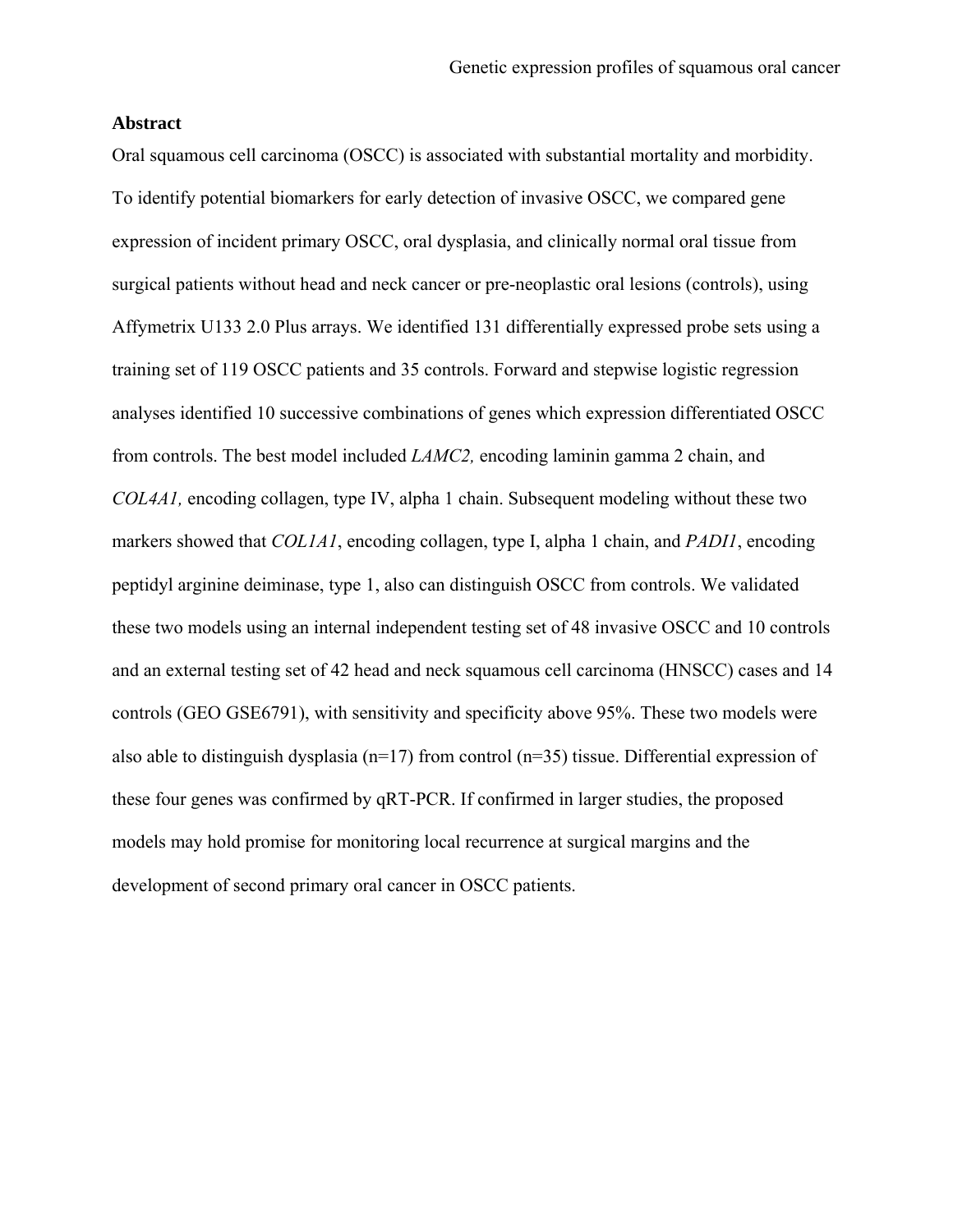# **Introduction**

 Squamous cell carcinoma of the oral cavity and oropharynx (OSCC) is of considerable public health significance. In the United States, it is estimated that nearly 35,000 new OSCC cases were diagnosed in 2007, and approximately 7,550 OSCC deaths are estimated to occur (http://www.cancer.org). World-wide, OSCC is the  $6<sup>th</sup>$  most common caner, with an estimated 405,000 new cases and 211,000 deaths annually (http://www-dep.iarc.fr ) (1). Despite considerable advances in surgical techniques, and the use of adjuvant treatment modalities, the 5 year survival for OSCC patients is about 60% for U.S. Whites and 36% for U.S. Blacks (http://www.cancer.org). In addition, OSCC is often associated with loss of eating and speech function, disfigurement and psychological distress.

As much as 20% of oral dysplasia undergoes malignant transformation to OSCC (2, 3). Among OSCC patients with histologic positive tumor margins, the likelihood of local recurrence is as high as 70 to 80%. Even among patients with negative margins, the reported probability of recurrence is 30-40% (4), suggesting histologic examination alone is inadequate in predicting recurrence (4-6). There is an urgent need to identify better ways to predict which patients with dysplastic precursor lesions will develop OSCC and which patients treated for OSCC will develop recurrence, so that high-risk patients can be selected for more rigorous treatment and follow-up. We hypothesize that patients who develop local recurrence and/or second primary oral tumors are those whose surgical margins or uninvolved buccal mucosa harbor molecular changes that are found in oral dysplasia or invasive OSCC. In this report, we present results on the differential gene expression profiles between OSCC, oral dysplasia and normal controls and several predictive models t that 1) can potentially be easily used to test biopsies of histologically normal surgical margins and clinically normal oral mucosa of OSCC patients for the prediction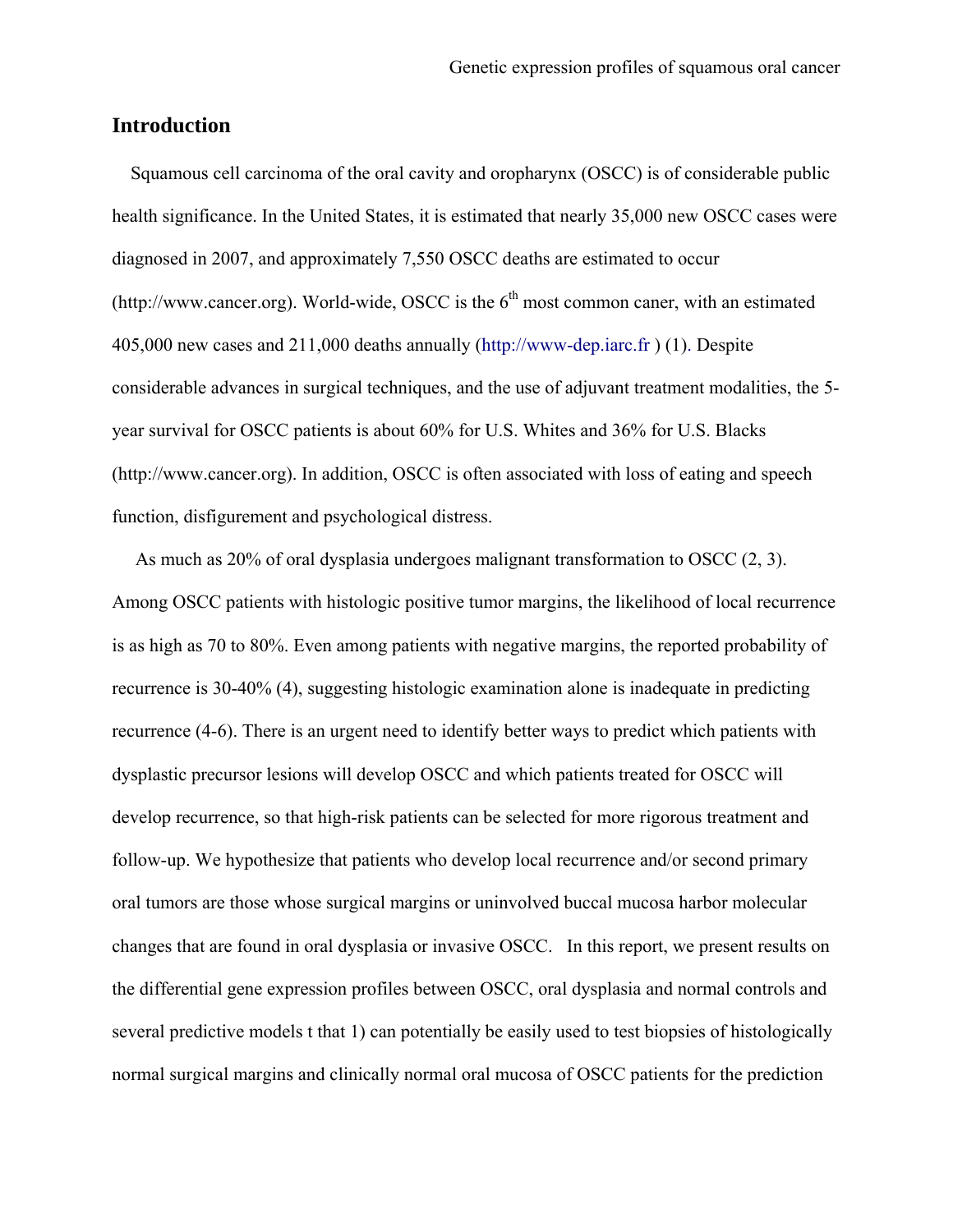of local recurrence and/or second primary oral cancer; and 2) enhance our understanding of the underlying biological mechanisms of this disease.

## **Materials and Methods**

 **Study Population***.* Eligible cases were patients with their first primary OSCC scheduled for surgical resection or biopsy between December 1, 2003 and April 17, 2007 at the University of Washington Medical Center, Harborview Medical Center and the VA Puget Sound Health Care System in Seattle, Washington. We also sought to enroll patients with diagnosed dysplastic lesions at these medical centers during the same period. Eligible controls were patients who had tonsillectomy or oral surgery for treatment of diseases other than cancer, such as obstructive sleep apnea, at the same institutions and during the same time periods in which the OSCC cases were treated. All three groups of patients were 18 years of age or older and capable of communicating in English.

 Among 244 eligible OSCC patients, we were able to consent 187 patients. Of these, 171 patients gave permission for medical chart abstraction and provided sufficient tissue to yield GeneChip arrays results that passed our quality control (QC) criteria (see below). Among 21 eligible dysplasia cases, 15 provided consent for the study. Of these, 11 patients had GeneChip results passed QC checks. One dysplasia patient provided dysplasia tissues from two different sites. One OSCC patient provided one piece of cancer tissue and one piece of dysplasia tissue, and assay results from this latter tissue were grouped with the dysplasia patients. Four of the eligible patients originally believed to have OSCC had a final pathology report of dysplasia, and these were included in the dysplasia group, and not in the OSCC group for analyses. In total, 17 dysplasia samples were used for analyses. During the case recruitment period, 47 of 55 eligible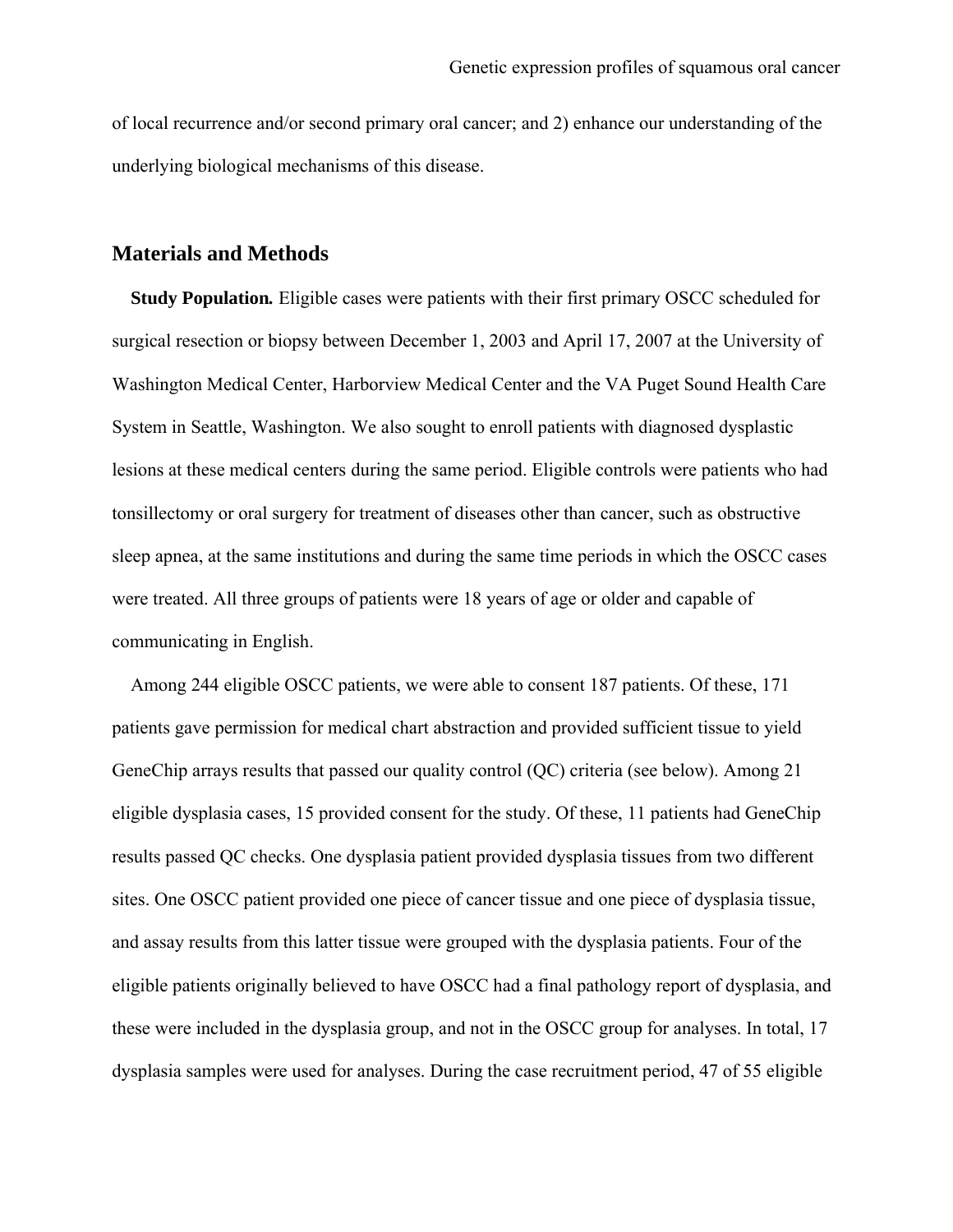controls consented to participate. Samples from two controls failed QC checks leaving 45 for analyses.

 Each participant was interviewed using a structured questionnaire regarding demographic, medical, functional, quality of life, and lifestyle history, including tobacco and alcohol use. Tumor characteristics (site, stage) were obtained from medical records. This study was conducted with written informed consent and Institutional Review Office approvals.

 **Tissue Collection***.* Tumor tissue was obtained at time of resection or biopsy from patients with a primary OSCC, or dysplasia. Clinically normal tissue from the oral cavity or oropharynx was obtained from controls. For the small number of controls  $(\sim 30\%)$  with tonsillitis or tonsil hypertrophy, only mucosa tissue from tonsillar pillar was obtained to avoid potential influence of inflammation on the results. Immediately after surgical removal, the tissue was immersed in RNALater (Applied Biosystems, Inc. Foster City, CA) for a minimum of 12 hours at 4 ° C before being transferred to long term storage at  $-80$  ° C prior to use.

**DNA Microarray**. Total RNA was extracted using a TRIzol method (Invitrogen, Carlsbad, CA), purified with an RNeasy mini kit (Qiagen, Valencia, CA), processed using a GeneChip Expression 3'-Amplification Reagents Kit (Affymetrix), and interrogated with an Affymetrix U133 2.0 Plus GeneChip arrays (see Supplemental Material for experimental details).

**QC Checks of GeneChip Results.** We conducted two rounds of QC checks to evaluate whether to include results from each of the GeneChips. In the first round, recommendations made by Affymetrix

(http://www.affymetrix.com/support/downloads/manuals/data\_analysis\_fundamentals\_manual.p df) were followed. In the second round, we used the "affyQCReport" and "affyPLM" software in the Bioconductor package (http://www.bioconductor.org) to search for poor quality chips. In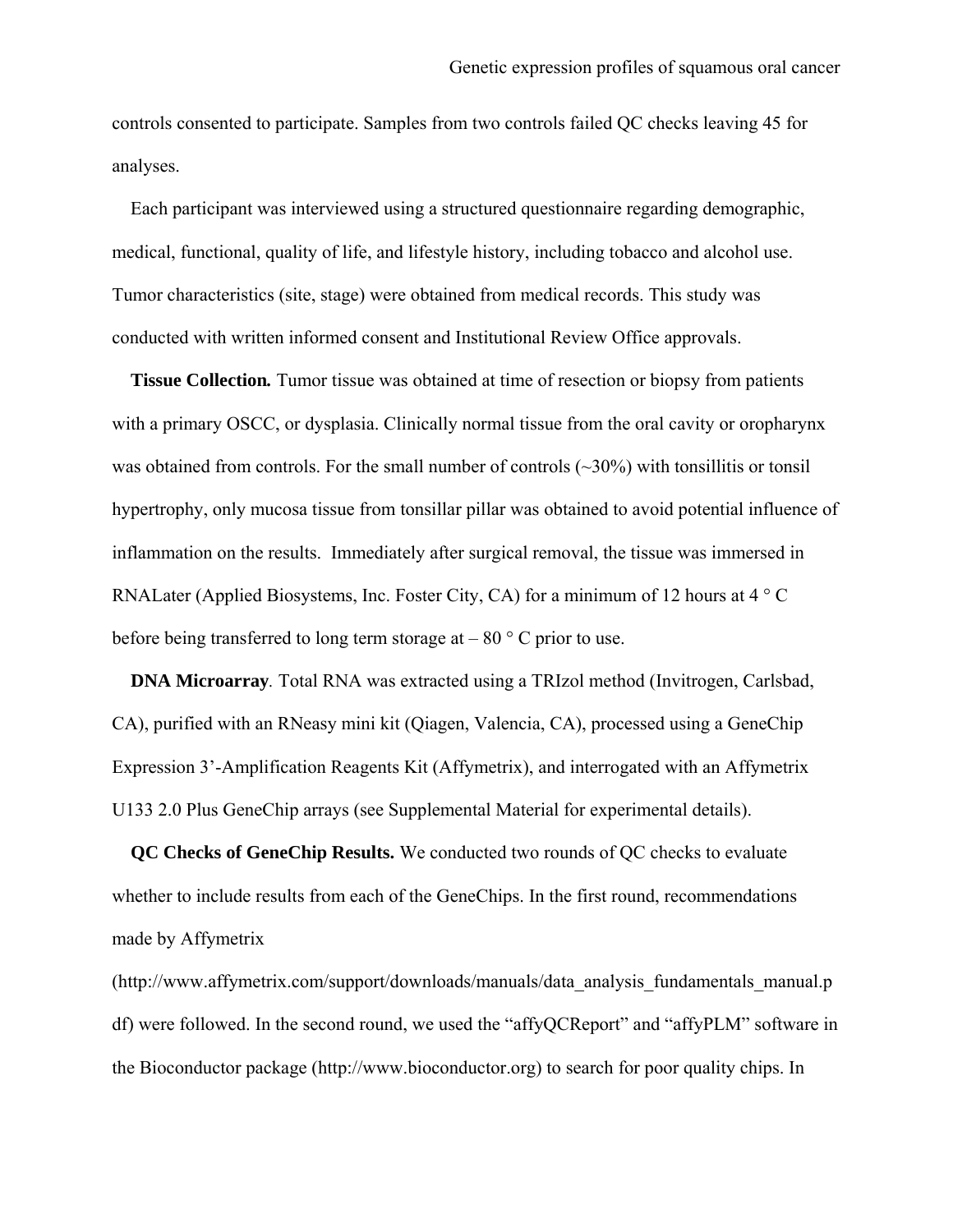total, 172 chips from 165 patients (119 OSCC patients, 35 controls and 11 dysplasia patients passed two rounds of QC evaluation.

**Preprocessing and Probe Set Filtering**. For those GeneChip arrays that passed QC checks, we used gcRMA algorithm from Bioconductor to extract gene expression values and perform normalization. Next, to limit the multiple testing penalty in the statistical testing step, we eliminated the probe sets that either showed no variation across the samples being compared (inter quartile range (IQR) of expression levels less than 0.1 on log2 scale) or were expressed at very low magnitude (any probe set in which the maximum expression value for that probe set in any of the samples was less than 3 on log2 scale). After these criteria were applied,  $\sim$ 21,000 probe sets remained for differential expression analyses.

**Differential Gene Expression Analyses.** To examine differential gene expression and to build prediction models, we divided our samples into a training set of 119 OSCC cases and 35 controls and a testing set of 48 OSCC cases and 10 controls. The division of study subjects into training and testing sets was based on the calendar date that patients were enrolled into the study. Gene expression values from gcRMA were analyzed using a regression-based, estimating equations, approach implemented in GenePlus software (http://www.enodar.com/) (7, 8). Age and sex were included as covariates in the analyses of the training set. To control type I errors, we declared a particular group of genes either "upregulated/overexpressed" or "downregulated/underexpressed" based on a fixed number of false discoveries (NFD), i.e., the number of false discoveries in a list of discovered genes is controlled at the pre-specified NFD (9). The choice of NFD, with an appropriate account for the number of genes under investigation (*J*), dictates the threshold for individual gene-specific p-values as NFD/*J*. Using NFD<1 as a statistical testing criterion, we identified 7,604 probe sets as being differentially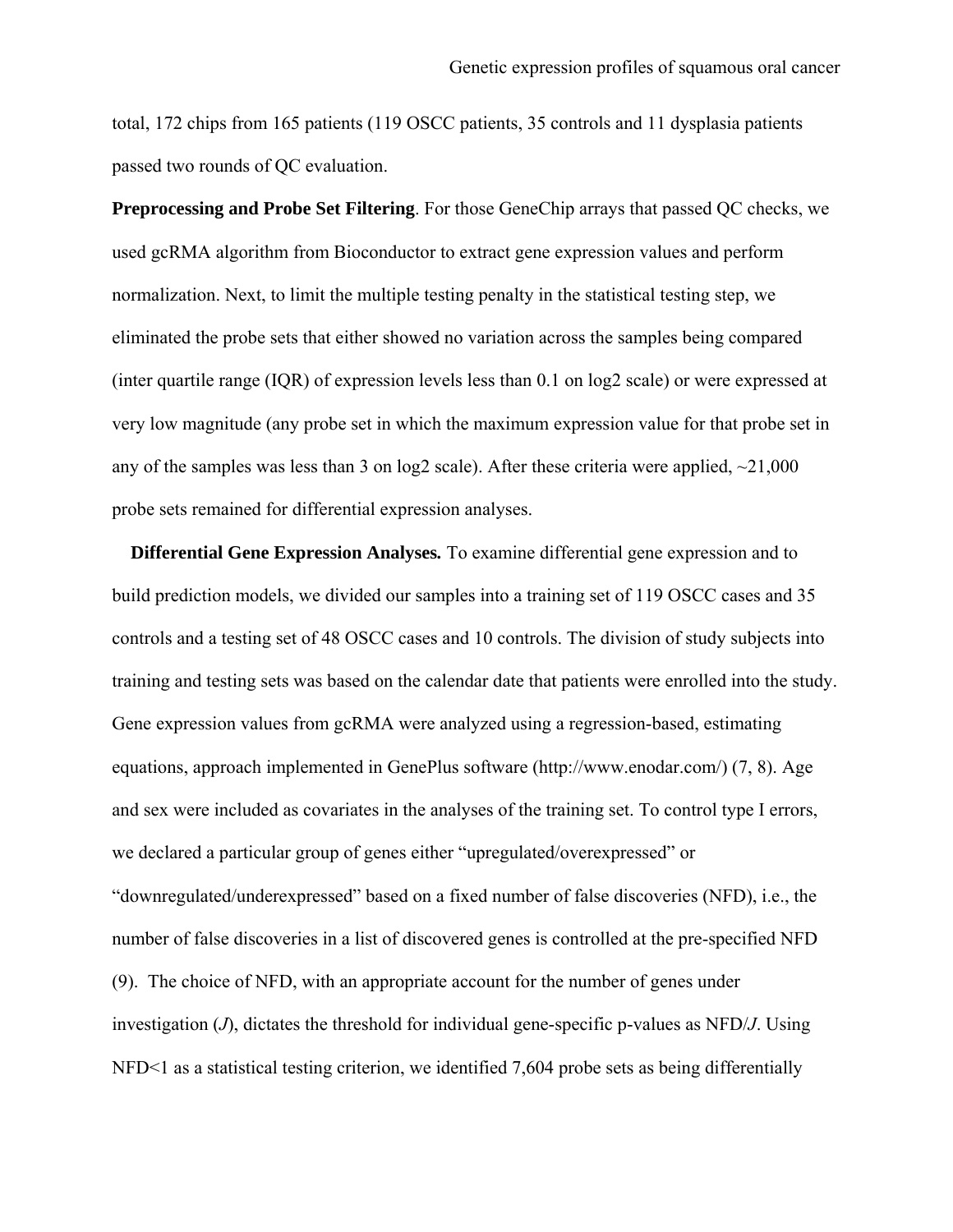expressed between controls and cases. To build predictive models and substantially reduce the number of comparisons, we further narrowed this list of candidate probe sets using the following criteria that retained only those probe sets that showed large difference in signal intensity between cases and controls: 1) absolute Z-score >6 in the differential gene expression analysis, implying exceptionally high statistical significance; 2) a 1.5-fold or greater difference in gene expression between controls and cases. A large difference is needed to provide good predictive ability. And, 3) the mean expression value summarized by Affymetrix Microarray Suite 5.0 across samples >300 (with the scaled mean expression value of 1000). Probe sets with such expression values are more likely to be suitable for validation by alternative methodologies such as qRT-PCR. A total of 131 probe sets were selected by these three criteria.

**Biological Pathway Analyses and Hierarchical Clustering of Differentially Expressed Genes.** We analyzed the 7,604 differentially expressed probe sets between OSCC and controls using Ingenuity Pathway Analysis 4.0 (Ingenuity®Systems, www.Ingenuity.com) and performed hierarchical clustering of all the samples based on their expression of the 131 probe sets using Affymetrix GeneSpring software GX7.3.1.

**Prediction Models.** The selected 131 probe sets were analyzed using both forward and hybrid of forward-backward logistic regression procedures (SAS PROC LOGISTIC). For the one OSCC case with results from 5 replicate tissues and one control with results from duplicate tissues, the respective average of the replicate results was used. In the forward stepwise selection, probe sets were processed in the logistic regression model: one probe set at a time until no probe set could be added based on the significance level of 0.01. When the hybrid stepwise selection was adopted, the probe set with the smallest p-values and  $p < 0.01$  entered first, and significance levels for other selected probe sets were evaluated for possible removal if their p-values were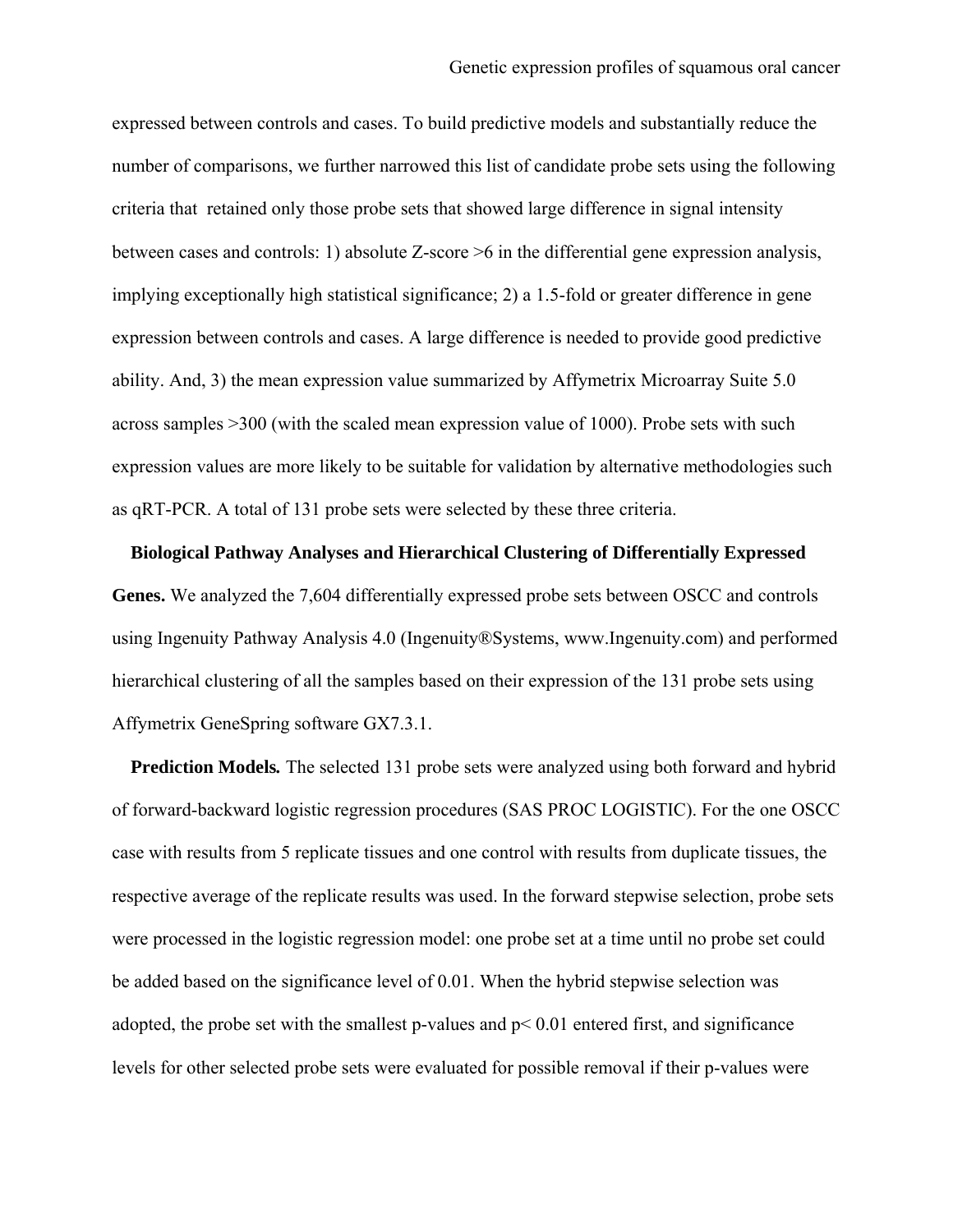greater than 0.05 in the current model. We compared the performance of the two models (results from the forward and hybrid stepwise procedures) using receiver operating characteristic (ROC) curves. An ROC curve is a plot of true positive rate (sensitivity) on the Y-axis against false positive rate (1-specificity) on the X-axis for each possible value (in our case, the logistic score for each individual for a given model) representing a positive test,. A model with perfect discrimination between cases from controls will have a ROC curve that passes through the upper left corner, with 100% sensitivity, 100% specificity, and area under the curve (AUC) of 1. An AUC=0.5 represents a test that is no better than chance at discriminating between cases and controls (10-12).

**Validating Prediction Models.** We validated the selected prediction models with our own independent validation dataset and an external validation dataset from GEO (Gene Expression Omnibus, www.ncbi.nlm.nih.gov/geo, GSE6791 containing 42 HNSCC cases and 14 controls) (13). CEL files from these datasets were extracted using gcRMA algorithm. ROC curves were drawn by applying the expression results to the prediction models.

**Comparison of Gene Expression of the Prediction Models in Different Tissues to Test the Specificity of the Models for OSCC.** We downloaded gene expression data from GEO GSE6791 for normal and tumor cervical tissue samples and GSE6044 for normal and tumor lung samples. We chose these datasets because: 1) they were generated using the same Affymetrix U133 GeneChip platform as ours, facilitating testing the tissue specificity of our predictive models; and 2) OSCC share some of the same risk factors as cervical cancer and lung cancer; Human Papillomavirus in the case of cervical cancer and cigarette smoking in the case of both cervical and lung cancer. We extracted gene expression values using gcRMA and, for each tissue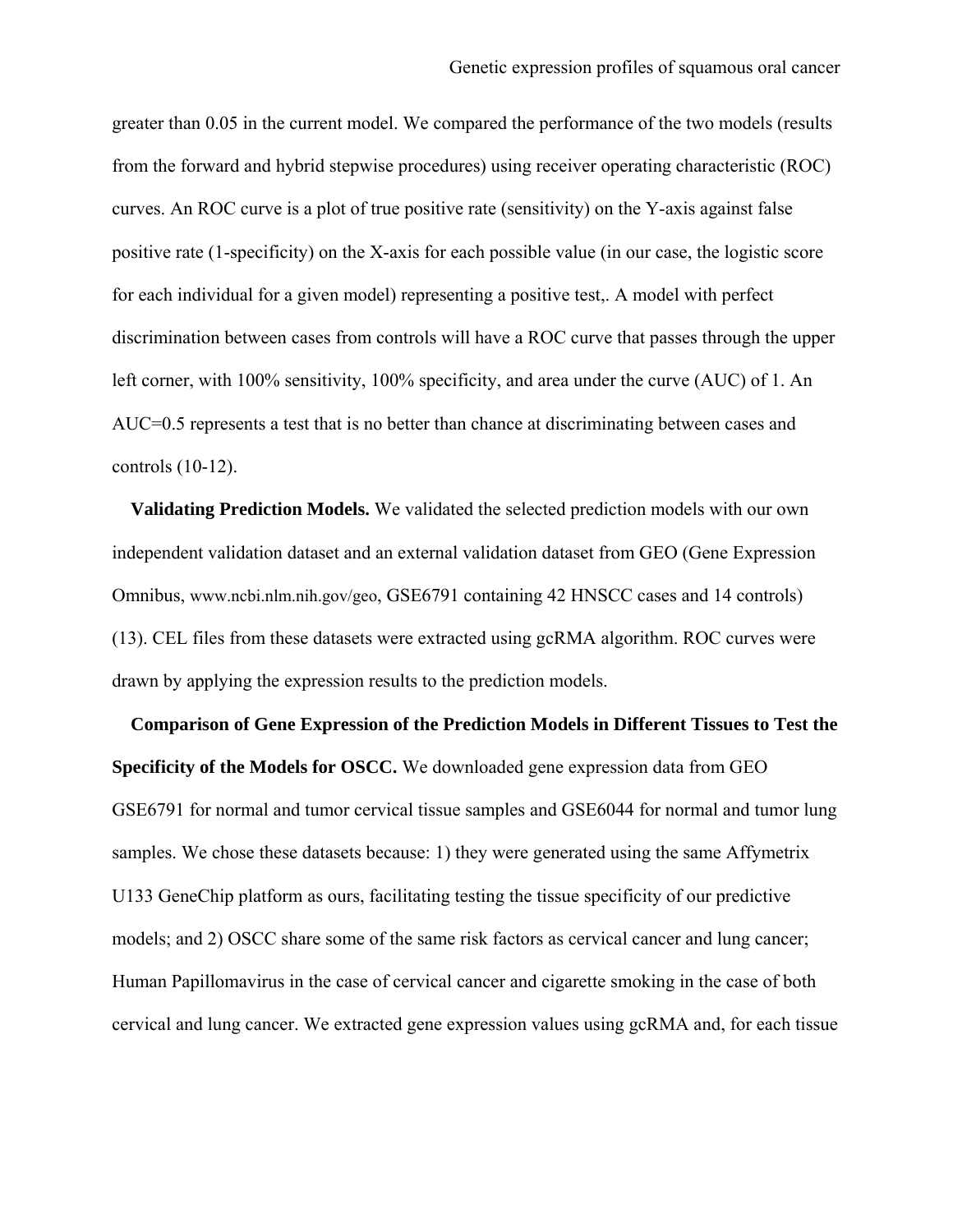type, calculated the scores for each of the prediction models derived from analysis of our training dataset.

#### **Comparison of Gene Expression Profiles in Controls, Dysplastic Lesions and Invasive**

**Cancer.** While the expression of some genes may be continuously increasing or decreasing from the moment normal oral tissue begins its oncogenic process, it is also possible that some genes get turned on or off during the conversion from dysplasia to invasive cancer. To explore this hypothesis and to identify genes that may be specific for the conversion of dysplasia to OSCC, we compared gene expressions of invasive cancer  $(n=167)$  with those of normal oral tissue (from 45 controls) and dysplastic lesions ( $n=17$ ) combined using  $\sim$ 21,000 filtered probe sets. From those probe sets that were differentially expressed between OSCC samples and the combination of controls and dysplastic lesions, we further excluded those that were differentially expressed between controls and dysplasia using NFD=1 (see Supplemental Material for schematic representation of the method for selecting the differentially expressed genes specific to OSCC). The resulting gene list contained the genes that were up- or downregulated in OSCC but not in dysplasia. Conversely, we combined dysplastic lesions and OSCC samples and compared them with the controls. For those probe sets showing differential expression, we excluded the genes that were also differentially expressed between dysplasia and cancer. The resulting gene list contained genes that showed up- or downregulation (relative to normal tissue) as early as dysplasia.

**Validation of Gene Expression of** *LAMC2***,** *COL4A1***,** *COL1A1***, and** *PADI1* **by qRT-PCR**. qRT-PCR was performed in triplicate on a subset of 30 OSCC cases and 30 controls using a QuantiTect SYBR Green RT-PCR kit (Qiagen, Valencia, CA) and bioinformatically validated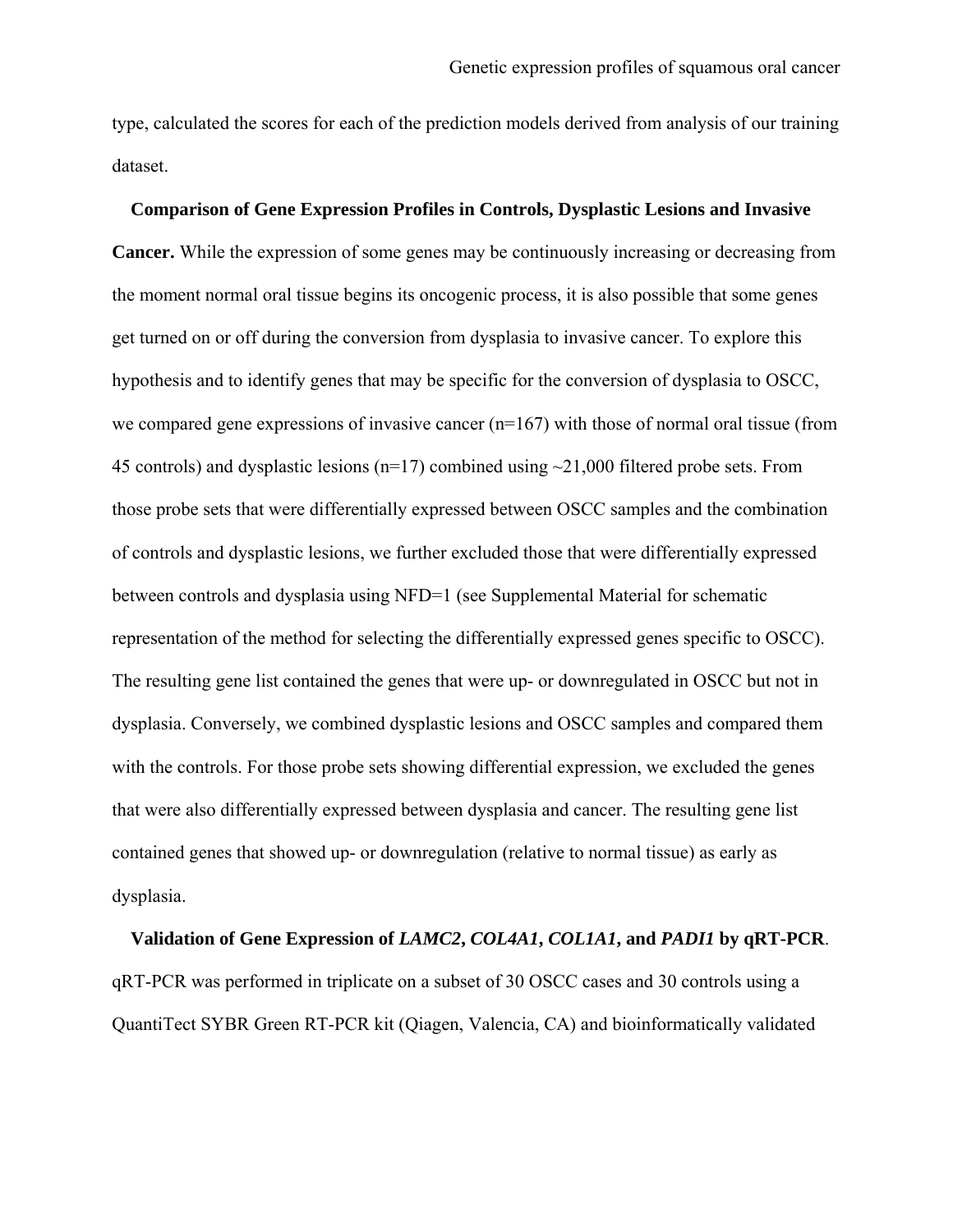QuantiTect primers (Qiagen, Valencia, CA) on a 7900HT Sequence Detection System (ABI, Foster City, CA) (See experimental details in Supplemental Material).

### **Results**

 The cases in both the training and testing sets tended to be older than the controls. Compared to controls, cases were more likely to be male, white, and current smokers. Approximately two thirds of the cases had AJCC stage III or IV disease with about 50% of the cases presenting with metastasis to the neck. Oral cavity tumors accounted for 74% and 60% and oropharyngeal tumors account for 26% and 40% of the OSCC cases in the training and testing sets, respectively. Most of the dysplasia subjects were White males whose lesions were located in the oral cavity (see Supplemental Table 1).

 Results obtained with the Ingenuity Pathway Analyses tool showed that the JAK/STAT signaling pathway and the IFG-γ signaling pathway were the top two biological pathways associated with the differentially expressed genes. Figure 1 shows genes that were up- or downregulated in these two pathways in our training dataset.

 Table 1 lists the 131 probe sets differentially expressed between OSCC and controls based on the criteria described in the Methods. Among the 131 probe sets were transforming growth factor *TGFB1*, cell signaling molecule *STAT1*, immune markers *IL1β*, chemokines *CXCL2, 3, 9*, and genes encoding for extracellular matrix proteins and collagens that have previously been shown to be involved in the motility and invasion of tumor cells. Hierarchical clustering of gene expression using the 131 probe sets showed that invasive OSCC and normal control formed two main clusters. About half the dysplasia tissues clustered with OSCC samples and half clustered with the controls. Compared to invasive OSCC, oral dysplasia tissue appeared to have a set of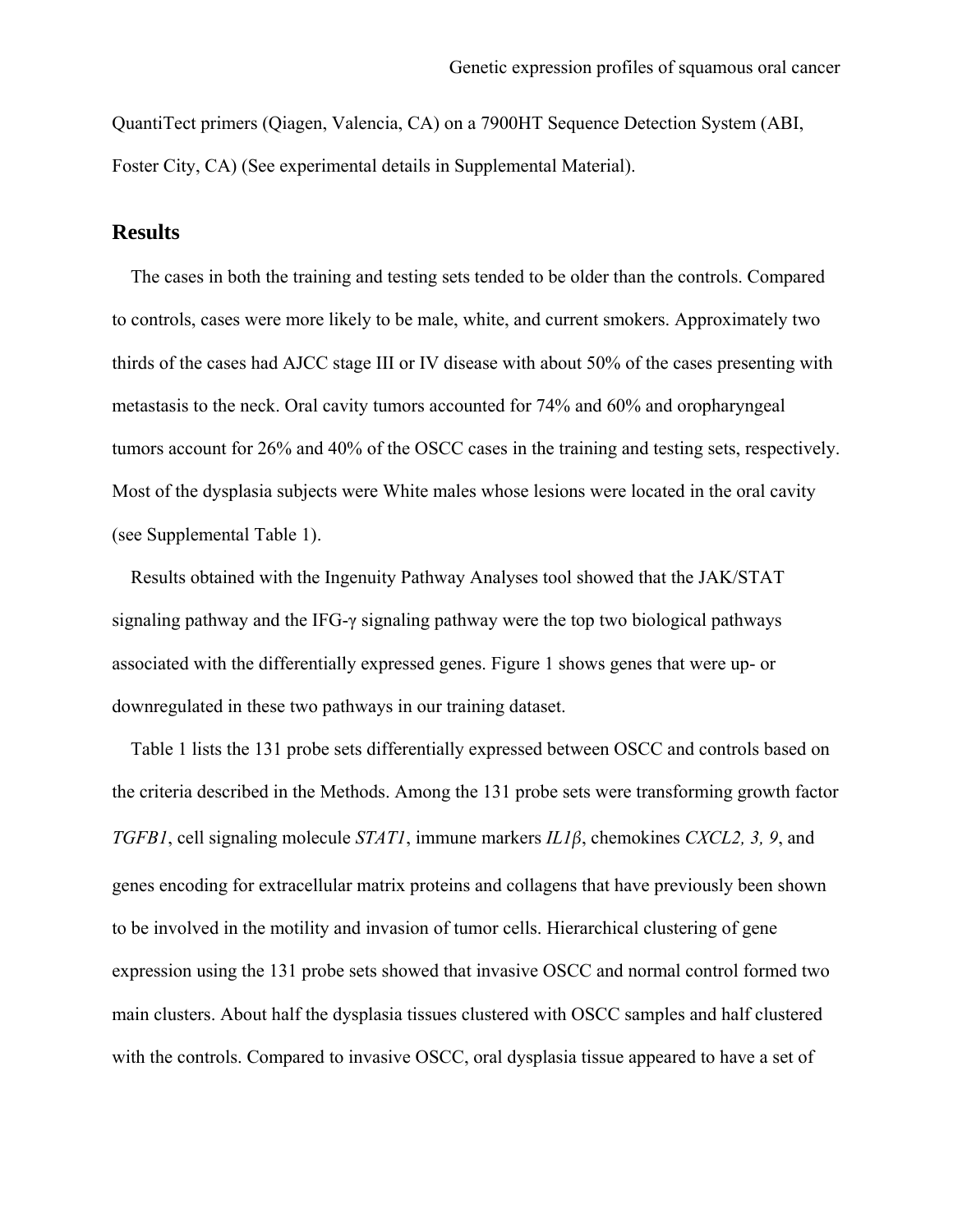genes that were not yet upregulated and another set of genes that were not yet downregulated (see heat map in Supplemental Material).

 Table 2 lists the top 10 models from the logistic regression analyses of the 131 probe sets in our training data set. The model with *LAMC2* (probe set 207517 at, encoding laminin  $\gamma$ 2) and *COL4A1* (211980 at, encoding collagen type IV,  $\alpha$ 1) had the most discriminating power to separate OSCC from controls (AUC=0.99952). The power to distinguish OSCC from controls was very slightly reduced if expression of only one of these two probe sets was used (AUC=0.99424 with *COL4A1* alone). After removing *LAMC2* and *COL4A1* from subsequent modeling, *COL1A1* (202310 s, encoding for collagen type I,  $\alpha$ 1) and *PADI1* (220962 s, encoding for peptidyl arginine deimminase type 1) emerged as the next set of markers that best separated OSCC from controls (AUC=0.99976).

When we applied the expression values from the testing datasets to the predictive models derived from our training dataset, the model with *LAMC2* (probe set 207517\_at) and *COL4A1* (211980\_at) had the most discriminating power to separate OSCC from controls: AUC=0.997 in our independent testing set and AUC=0.976 in the external testing set (GEO GSE6791), respectively (Table 2). The model with *COL1A1* and *PADI1* also was strongly predictive (AUC=0.99167 in our testing set, and AUC=0.97789 in the external GEO GSE6791 data set (Table 2). Results on the testing of the other eight models against the internal and external datasets indicate that they also performed well in distinguishing OSCC from controls (Table 2). Results of qRT-PCR on *LAMC2, COL4A1, COL1A1* and *PADI1* confirmed the differential expression of these genes between OSCC and controls at the transcript level (Table 3).

 We next examined whether the top two models that were particularly effective in discriminating OSCC from controls were specific to OSCC (or HNSCC) and not other epithelial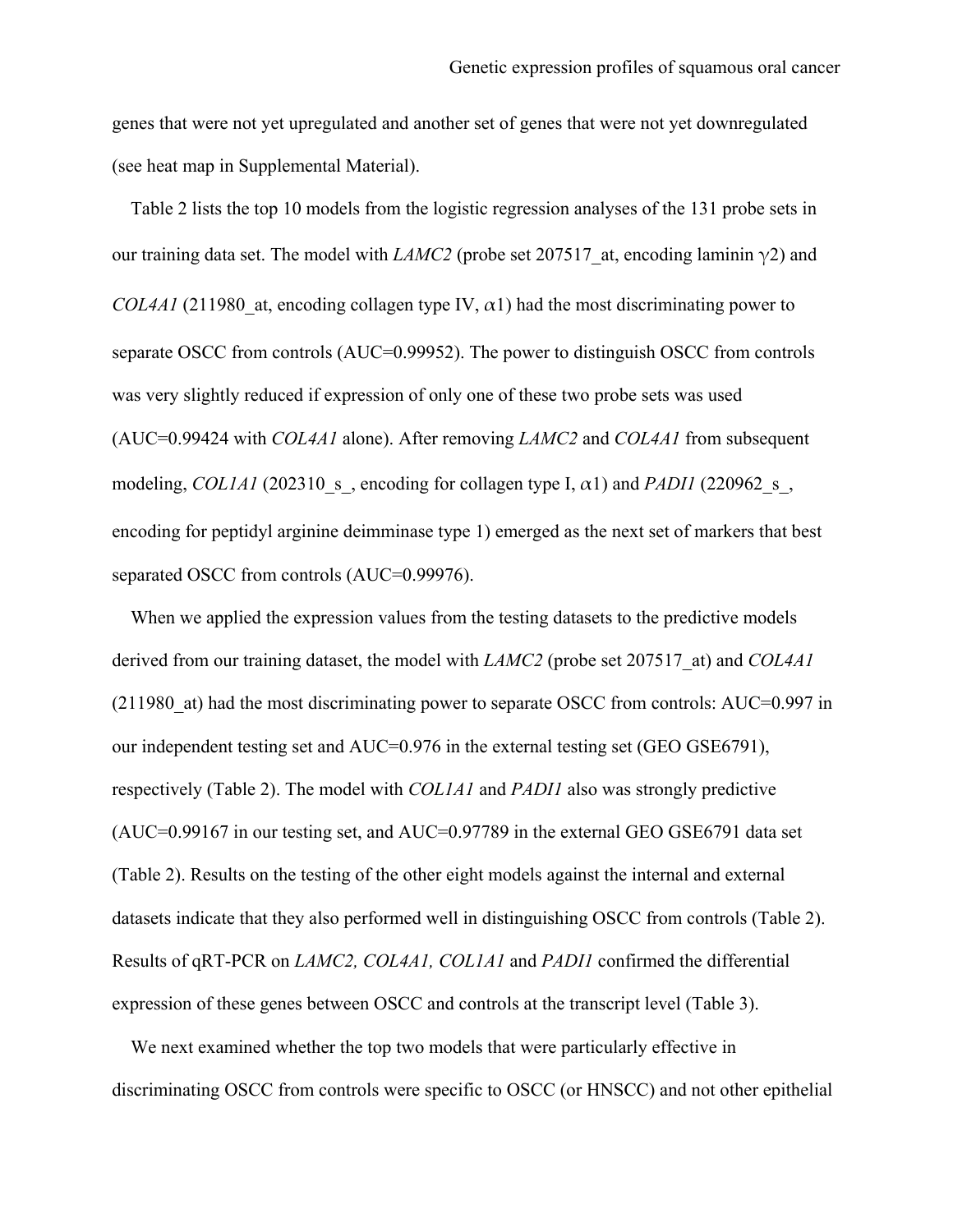cancer types with overlapping risk factors. For each of these two predictive models, we compared the scores for cases and controls calculated from our testing dataset to the scores from the GEO HNSCC dataset (GSE6791) and from the GEO cervical cancer and lung cancer data sets (GSE6044) and their controls. The model containing *LAMC2* and *COL4A1* distinguished HNSCC from controls, but not cervical cancer nor lung cancer from their respective controls (Figure 2, top panel); *COL1A1 and PAD*I1 also performed well for HNSCC and, to a lesser extent, for lung cancer, but not cervical cancer (Figure 2, bottom panel). Furthermore, our results showed that these two models could not only distinguish invasive cancer from controls, but also distinguish oral dysplasia from controls. The respective AUC was 0.98 for *LAMC2* and *COL4A1* and 0.99477 for *COL1A1* and *PADI1*. However, the effect we observed here for the model *LAMC2* and *COL4A1* was driven by *COL4A1,* suggesting *COL4A1* up-regulation occurs earlier than *LAMC2* up-regulation in oral carcinogenesis (data not shown).

 Comparison of gene expressions of invasive cancer with those of normal oral tissue (from controls) and dysplasia combined using  $\sim$ 21,000 filtered probe sets, followed by elimination of those probe sets that were differentially expressed between dysplasia and controls, showed the differential expression of 6544 probe sets, including 3988 upregulated and 2666 downregulated probe sets in invasive OSCC. Table 4 lists among the 131 probe sets the 49 probe sets that may be specific for the conversion of oral dysplasia to OSCC. Sixty-seven probe sets that may be specific for the development of dysplasia from normal are provided in the Supplemental Material.

#### **Discussion**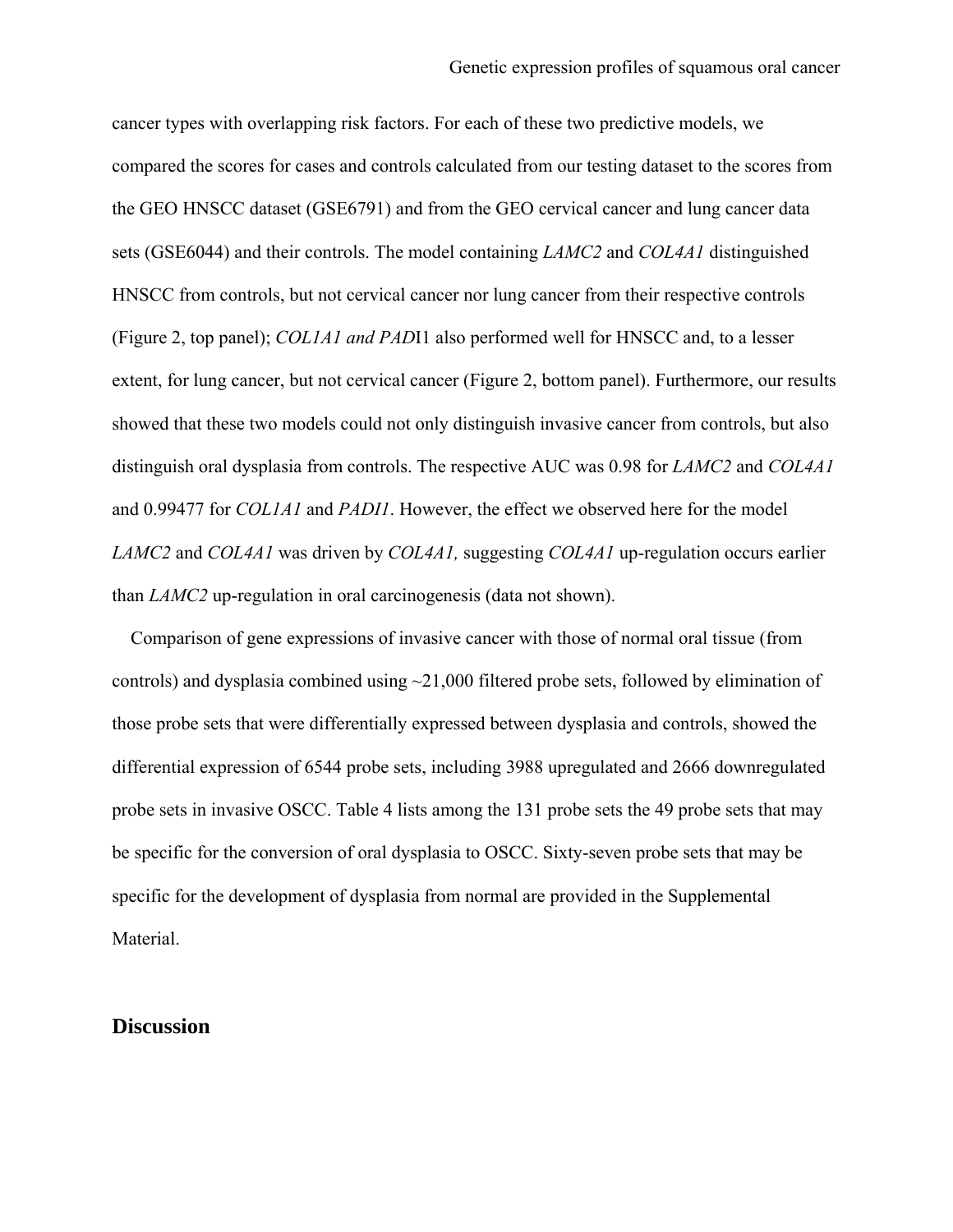We have identified 131 probe sets, corresponding to 108 known genes, which are highly effective in distinguishing invasive OSCC and normal oral tissue, as well as a list of genes that might be involved in the transformation of normal oral tissue to dysplasia, and of oral dysplasia to invasive OSCC. Although prior studies, including our own, have described global changes in gene transcription that distinguish normal oral epithelium from carcinoma, there is considerable heterogeneity among the lists of genes that have been reported and, to our knowledge, few studies have produced a limited combinations of genes as in the current study with high sensitivity and specificity in distinguishing OSCC from normal oral tissue through rigorous statistical testing and validation with independent datasets, and none had provided prediction models (14). The current study provides prediction models that were generated using rigorous statistical analyses, and the differences in gene expression detected using microarray technology was validated by qRT-PCR, and by testing against independent internal and external genomewide gene expression datasets. The ultimate goal of our work has been to generate candidate markers that can be easily applied to the testing of biopsies or surgical margins to aid diagnosis and prognosis of OSCC. It is our hope that the signals we identify will be strong enough to use in a clinical test without resorting to the isolation of the tumor cells and stromal cells, knowing that both cell populations play important role in OSCC development and progression. Thus, we have deliberately choose not to use laser capture microdissection to isolate tumor cells for this investigation. We believe that our current prediction models and the 131 genes that we identified warrant testing in subsequent studies for their utility in predicting local recurrence at surgical margins or the development of second primary cancer of OSCC patients, or for selective screening of individuals who are at high risk of OSCC. It is possible that histologically- negative margins harbor microscopic original tumor as residual disease. If so, the gene expression profile would more likely resemble that of the resected invasive OSCC, and measurement of one or more of the 131 genes we identified and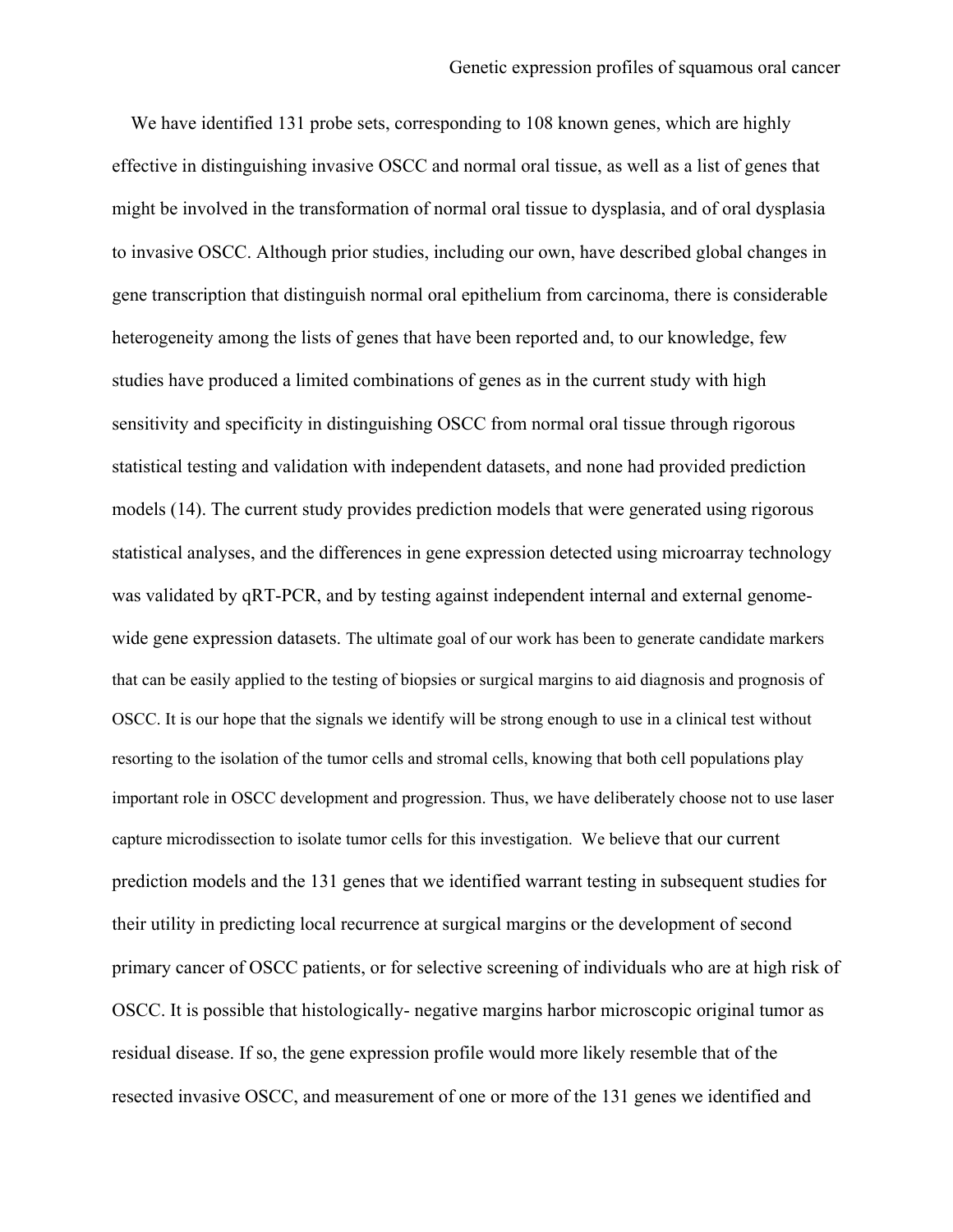application of one of our top models could potentially be of use for its detection. For individuals who are at high risk of OSCC, their oral epithelium could contain cells that are molecularly abnormal and primed for the development of cancer. As such, the molecular profile might be more similar to that of a pre-neoplastic oral lesion than that of an invasive OSCC. The list of genes that we generated that distinguishes invasive OSCC from dysplasia and controls could potentially be used to gauge malignant potential of these molecular changes. Recently, p53 and eIF4E have been evaluated to augment histologic assessment of surgical margins (4, 15). eIF4E expression, but not P53 mutation and overexpression, in histologically negative surgical margins was a significant predictor of recurrence and shorter disease-free survival of HNSCC patients (16-18).

 In the current study, we found that the expressions of two pairs of genes (*LAMC2* and *COL4A1; COL1A1* and *PADI1*) were particularly effective in distinguishing OSCC from normal oral tissue in independent testing sets. The sensitivity and specificity were close to 100%. Because of the stringent criteria we applied to select candidate markers, it is expected that there are other probe sets among the 131 probe sets with a similar predictive property. We previously observed the differential expression of many of the 131 probe sets, including *LAMC2, COL1A1 and COL4A1* (19). Overexpression of laminin gamma 2 in HNSCC, particularly in the invasive front of tumors, has been reported by others (20, 21). A study by Pyeon et al (13) that used normal controls (n=14) and the same Affymetrix GeneChip arrays also found highly expressed *LAMC2*, *COL4A1* and *COL1A1* in OSCC (n=42), compared to controls. A study by Ziober et al (22), using Affymetrix U133 GeneChip arrays to compare gene expression of oral cavity tumors and paired adjacent clinically normal oral tissue from 13 patients, produced a list of 25 genes that showed 86-89% accuracy in distinguishing OSCC from controls in three small testing datasets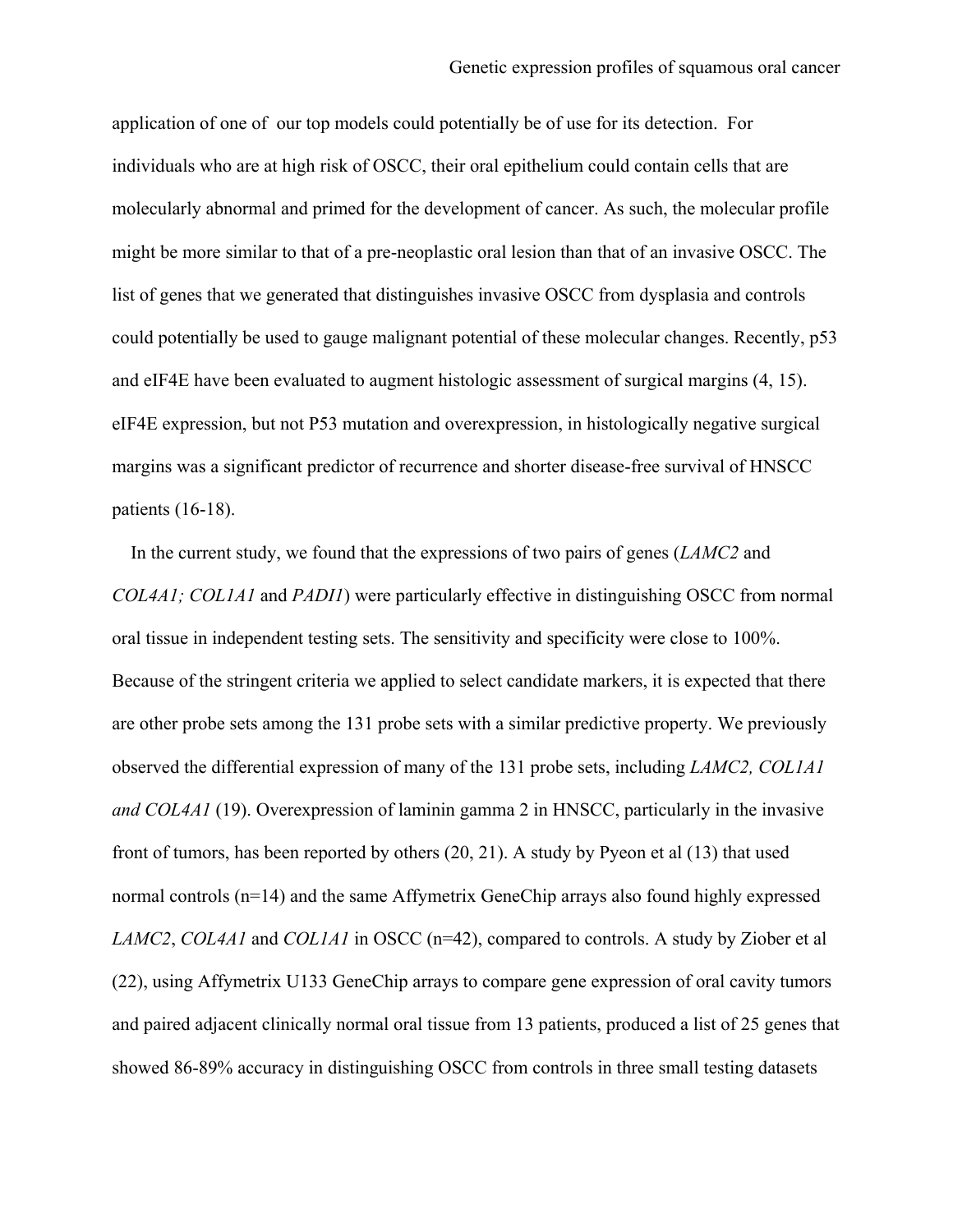that contained 13, 18 and 5 tumor samples and even fewer controls. Only seven of the 25 probe sets, encoding for COL1A1, 4A1, 5A1, 5A2, microtubule, periostin and podoplanin, were among our list of 131 probe sets. Given the differences between their study and ours, i.e., sample size, tumor site, source of control samples, analytical methods and the sample size of the testing sets, the common observation of differential expression of collagen genes and genes involved in cell shape and movement underscores the potential importance of these genes in oral carcinogenesis. Another study of gene expression signature (23), involving comparison of oropharyngeal tumor samples from three patients with adjacent normal nonmalignant mucosa using a 9,350 EST cDNA array, reported differential expression of nine genes (23). Only periostin in their list was among our 131 top candidate markers.

 Our results were adjusted for age and sex. Although life style characteristics, such as tobacco use and infection with Human Papillomavirus (HPV) play an important role in OSCC development, we did not observe any appreciable difference in gene expression on the genomewide level according to smoking status (former/current vs. never) or HPV status (positive vs. negative). Only when we examined oropharyngeal cancers alone, did we find differential gene expression between HPV-positive and HPV-negative tumors. The latter results have been submitted for review in a separate manuscript (Lohavanichbutr et al).

 Laminin binds to Type IV collagen and to many cell types via cell surface laminin receptors (24). Following attachment to laminin in the basement membrane, tumor cells secrete collagenase IV that specifically breaks down type IV collagen thus facilitate cell spreading and migration (25). In addition, laminin fragments generated by post-translational proteolytic cleavage bind to cell surface integrins and other proteins to trigger and modulate cellular motility (26). Increased levels of laminin have been associated with a number of carcinoma (27-35). In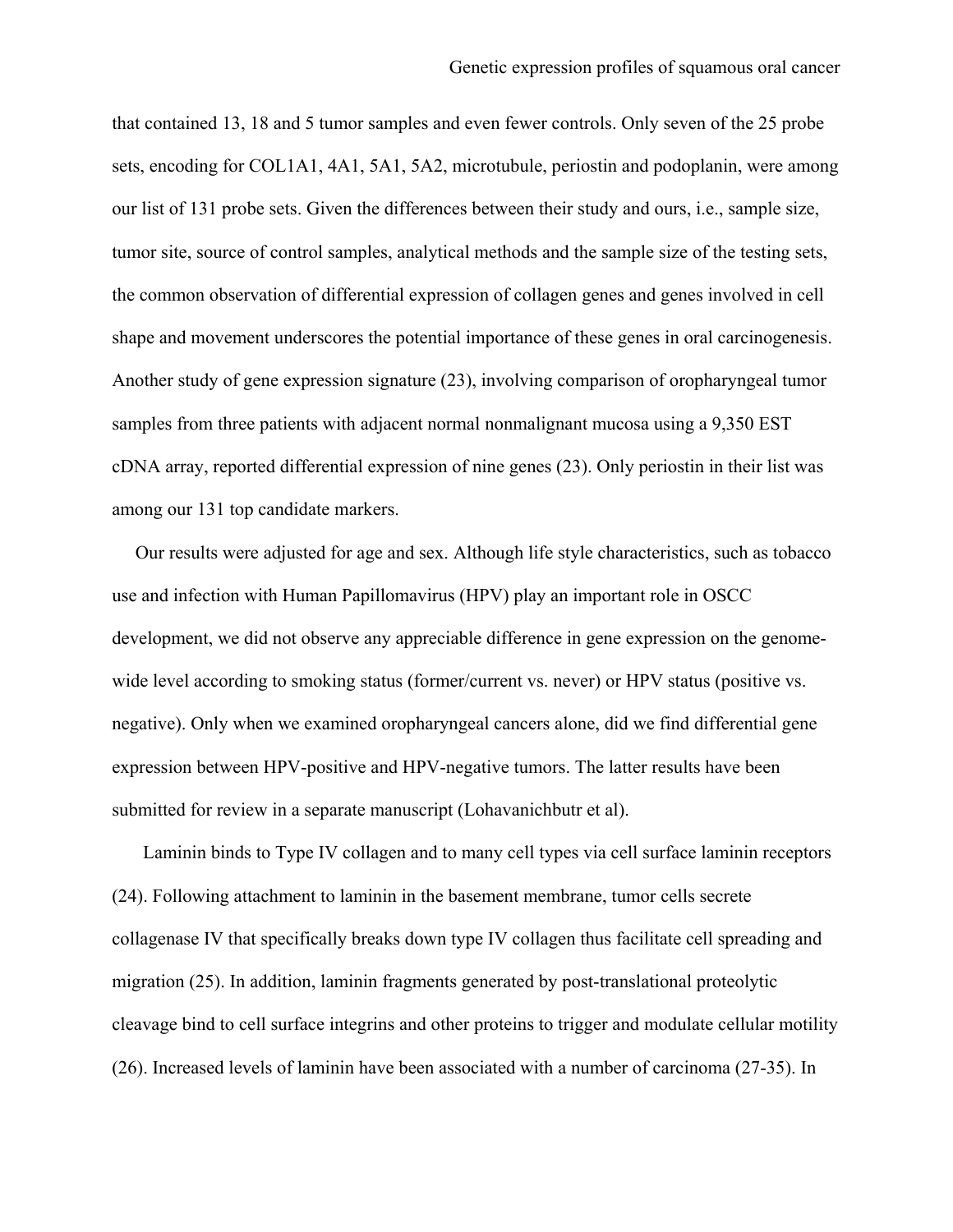some of these studies, laminin was associated with tumor aggressiveness, metastasis and poor prognosis. Results from mouse models showed that tumor cells with high levels of laminin and low level of unoccupied laminin receptor are resistant to killing by natural cytotoxic T cells and are highly malignant (36) and that treatment with low concentrations of laminin receptor binding fragments of laminin blocked lung metastasis of hematologenously introduced tumor cells (37). A large number of unoccupied laminin receptors have been observed for breast and colon cancer cells (25); no similar reports have appeared on OSCC or HNSCC cells. Further studies of laminin and its receptors should be pursued for its role in OSCC etiology and progression.

 The gene products of *COL4A1* and *COL4A2* are assembled into type IV collagen that form the scaffold of basement membrane integrating other extracellular molecules, including laminin, to produce a highly organized structural barrier. Collagen IV also plays an important role in the interaction of basement membrane with cells (38, 39). Immune cells, migrating endothelial cells and metastatic tumor cells have been reported to produce and tightly regulate type IV collagenspecific collagenase (40-42). Degradation of Type IV collagen could compromise basement membrane integrity and facilitate tumor cell spreading and migration. It is possible that the observed overexpression of *COL4A1* by our study and by Pyeon et al is the net result of overproduction and degradation. Whether COL4A1 contributes to OSCC development is unknown and awaits investigation.

 Peptidyl arginine deiminases (EC 3.5.3.15) catalyze post-translational modification of proteins through conversion of arginine residues to citrullines. Although their physiological functions are not well understood, they have been implicated in the genesis of multiple sclerosis, rheumatoid arthritis, and psoriasis (43). The isoform peptidyl arginine deiminases type 1 (PADI1) is present in the keratinocytes of all layers of human epidermis. It has been reported that deimination of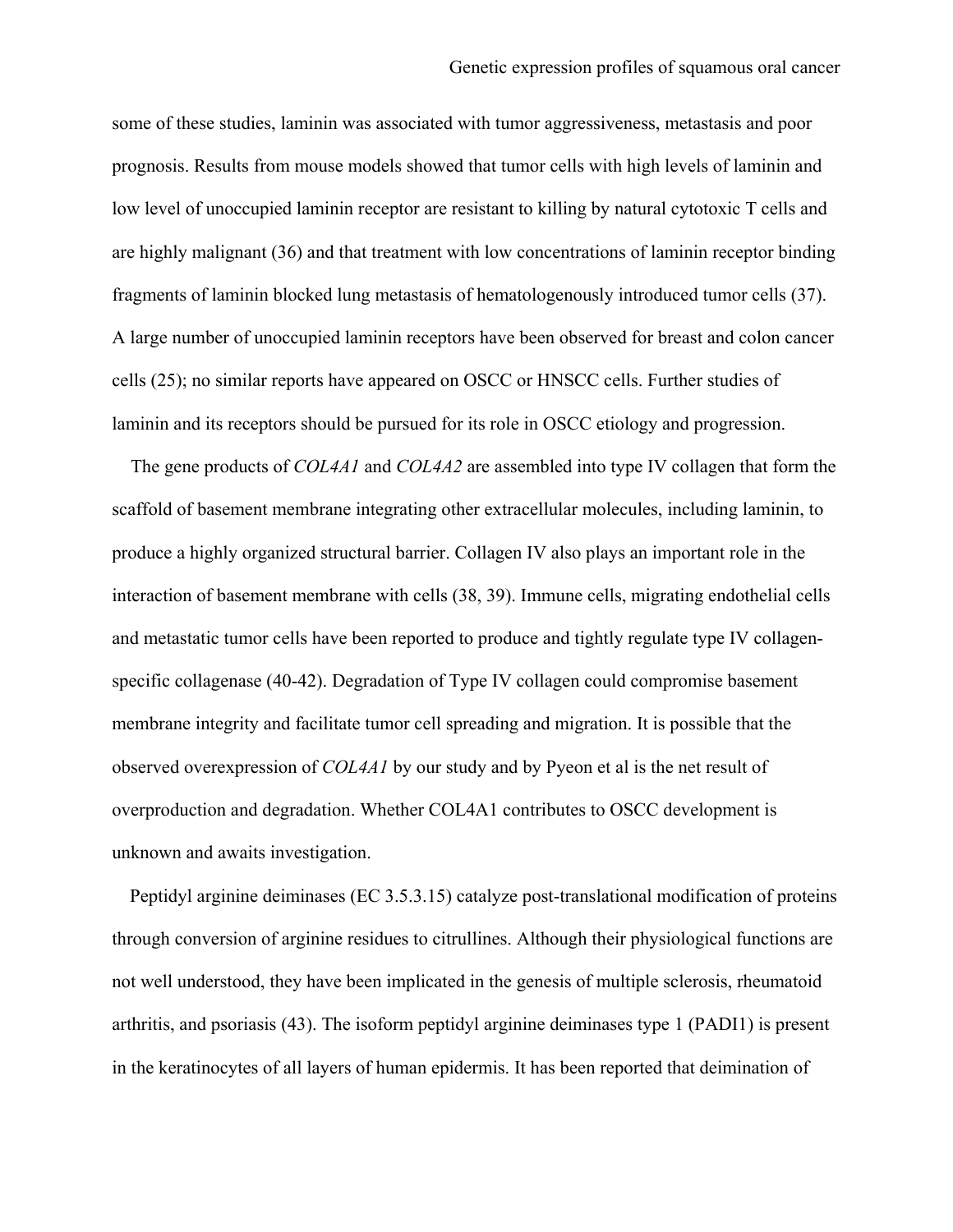filaggrin by PADI1 is necessary for epidermal barrier function and deimination of keratin K1 may lead to ultrastructural changes of the extracellular matrix (43). We found the expression of *PADI1* to be downregulated in both dysplasia and OSCC when compared to controls. If deimination of arginine residues of proteins in the keratinocytes of oral mucosa by PADI1 forms an epidermis barrier, downregulation of PADI1 may allow the growth, expansion and movement of tumor cells. Given the strength of our observation, it would be important to examine the function of PADI1 in cell lines and animal model systems.

 Among the biological pathways we identified to be prominently involved in OSCC were the JAK/STAT and interferon gamma (IFN- $\gamma$ ) signaling pathways. A wide array of cytokines and growth factors, including EGFR, transmit signals through the JAK/STAT pathway (44, 45). EGFR overexpression has been reported in up to 90% of HNSCC tumors (46). Single modality therapeutics that target against EGFR, such as small molecule tyrosine kinase inhibitors, monoclonal antibodies, antisense therapy or immunotoxin conjugates, however, were only effective in 5-15% of patients with advanced HNSCC (47). These observations suggest that there are other proteins and pathways driving the growth of some of these tumors. To our knowledge, this is the first study to show a strong association between IFN-  $\gamma$  signaling pathway and OSCC. Interestingly, IFN-  $\gamma$  signaling also involves the JAK/STAT pathway (44, 48). It is unclear whether the upregulation of the IFN-  $\gamma$  pathway is intrinsic to the tumor cells or is due mainly to the immune cells present in the stroma. Further studies utilizing laser capture microdissection to address this question are warranted.

 We identified a set of genes that are possibly involved in, and specific for, the malignant transformation of oral dysplasia into invasive OSCC. These genes include those that encode for proteins that are known for cell-matrix and cell-cell interaction, cellular migration or invasion,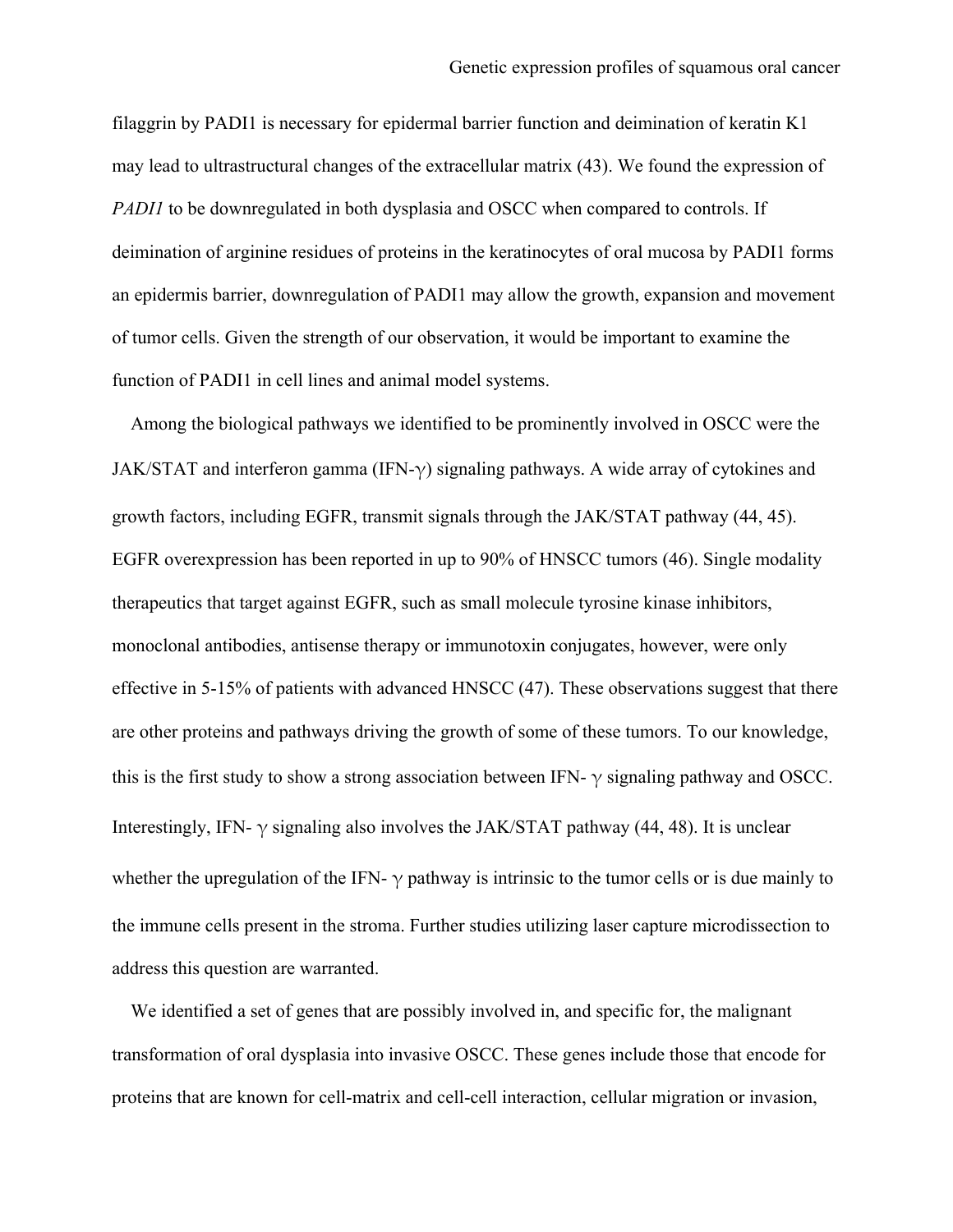such as *LAMC2* and, *SERPINE1 (PAI-1)*; for directed-cellular movement, such as *CXCL2, 3*, and *9*, as well as for immune function, such as *IL1β* and *IFIT3*. Due to the small number of dysplasia cases we studied, however, we were not able to separate the samples into a training set and a testing set. Another limitation is that the comparisons were made between dysplasia samples collected from the oral cavity and OSCC from both the oral cavity and oropharynx, and the controls from mucosa of oropharynx or tonsillar pillar. Thus, our results await confirmation or refutation by others. Kondoh et al (49) reported the differential expression of 27 genes between 27 OSCC and 19 leukoplakia tissues based on their IntelliGene Human Expression cDNA array and qRT-PCR. Among those 27 genes, only *LAMC2, IFIT3* and *USP18* were on our list. The observed discrepancy is not surprising, given the large number of differences between the two studies: 1) Kondoh et al compared OSCC with leukoplakias, while we compared OSCC with dysplastic lesions; and 2) that study used microdissected samples to remove stroma while we did not, and they assayed the samples with a 16,600 probe set cDNA array, as opposed to our ~50,000 probe set oligonucleotide array. Nonetheless, their study and ours show that *LAMC2, IFIT3* and *USP18* are worthy of further investigation as predictors of the development of OSCC among patients with oral dysplasia. It is interesting to point out that, among our 131 probe sets, a large number of collagen genes were among the probe sets that may be associated with the conversion of oral tissue to dysplasia (Supplemental Table) and were absent among the probe sets that may be involved in the conversion of dysplasia to invasive OSCC (Table 4). These observations suggest that collagen genes may play an important role early in the oral carcinogenesis process.

 Although our sample size is substantially larger than other microarray articles published on HNSCC, it is nonetheless very small when compared to the number of genome-wide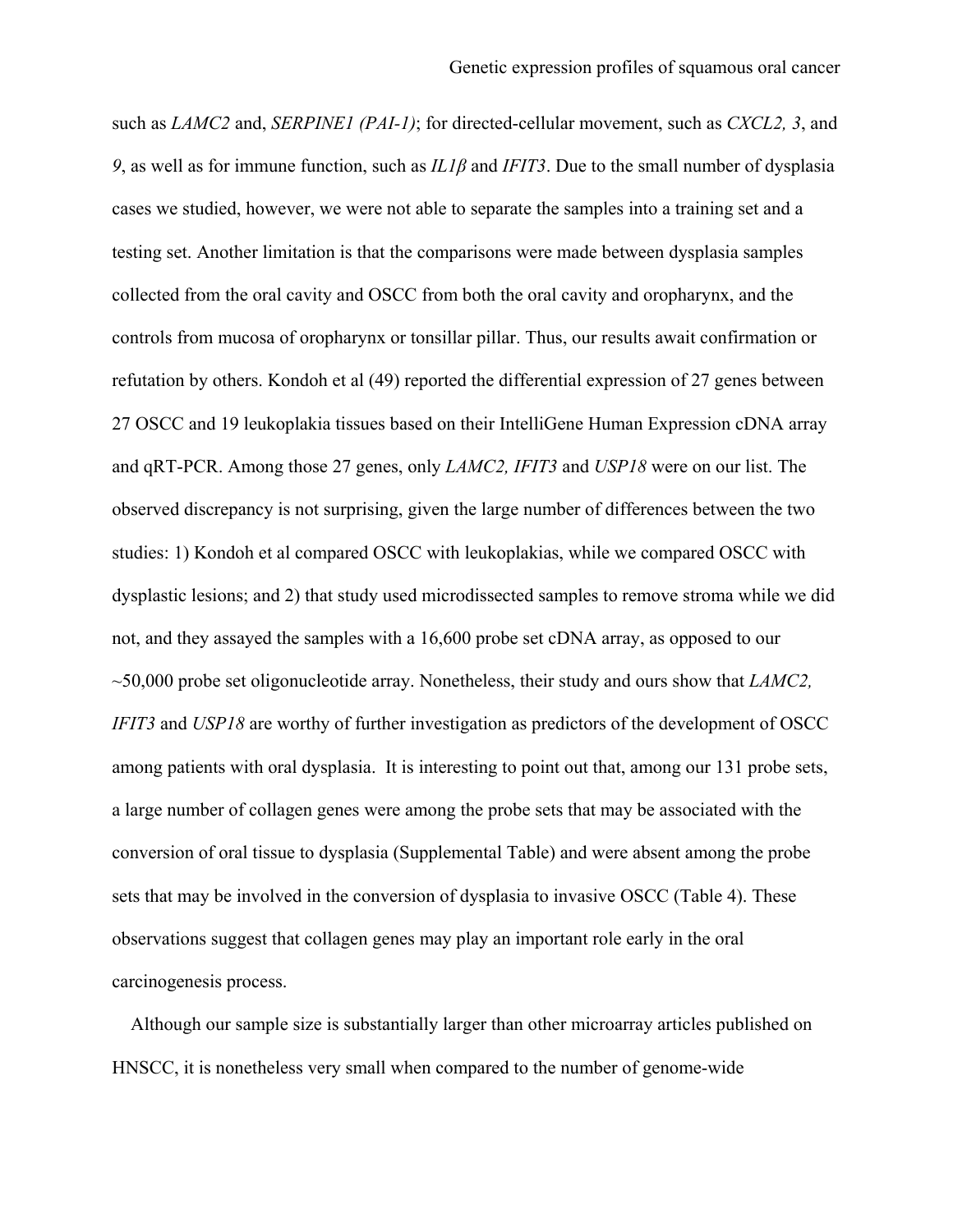comparisons we were making. Furthermore, the sample sizes of the internal and external testing sets that we used to test the predictive power of our proposed models were also small. Although we validated the differential expressions of the four markers in the top two models, whether these four markers will continue to exhibit the greatest predictive power remains to be seen when they are further tested in independent studies with a much larger sample size.

#### **References**

- 1. Parkin DM, Bray F, Ferlay J, Pisani P. Global cancer statistics, 2002. CA Cancer J Clin 2005;55:74-108.
- 2. Silverman SJ, Gorsky M, Lozada F. Oral leukoplakia and malignant transformation. A follow-up study of 257 patients. Cancer 1984;53:563-568,.
- 3. Reibel J. Prognosis of oral pre-malignant lesions: significance of clinical, histopathological, and molecular biological characteristics. Crit Rev Oral Biol Med 2003;14:47-62.
- 4. Upile T, Fisher C, Jerjes W et al. The uncertainty of the surgical margin in the treatment of head and neck cancer. Oral Oncol 2007;43:321-6.
- 5. Batsakis JG. Surgical excision margins: a pathologist's perspective. Adv Anatomic Path 1999;6:140-8.
- 6. Brandwein-Gensler M, Teixeira MS, Lewis CM et al. Oral squamous cell carcinoma: histologic risk assessment, but not margin status, is strongly predictive of local disease-free and overall survival. Am J Surg Pathol 2005;29:167-178.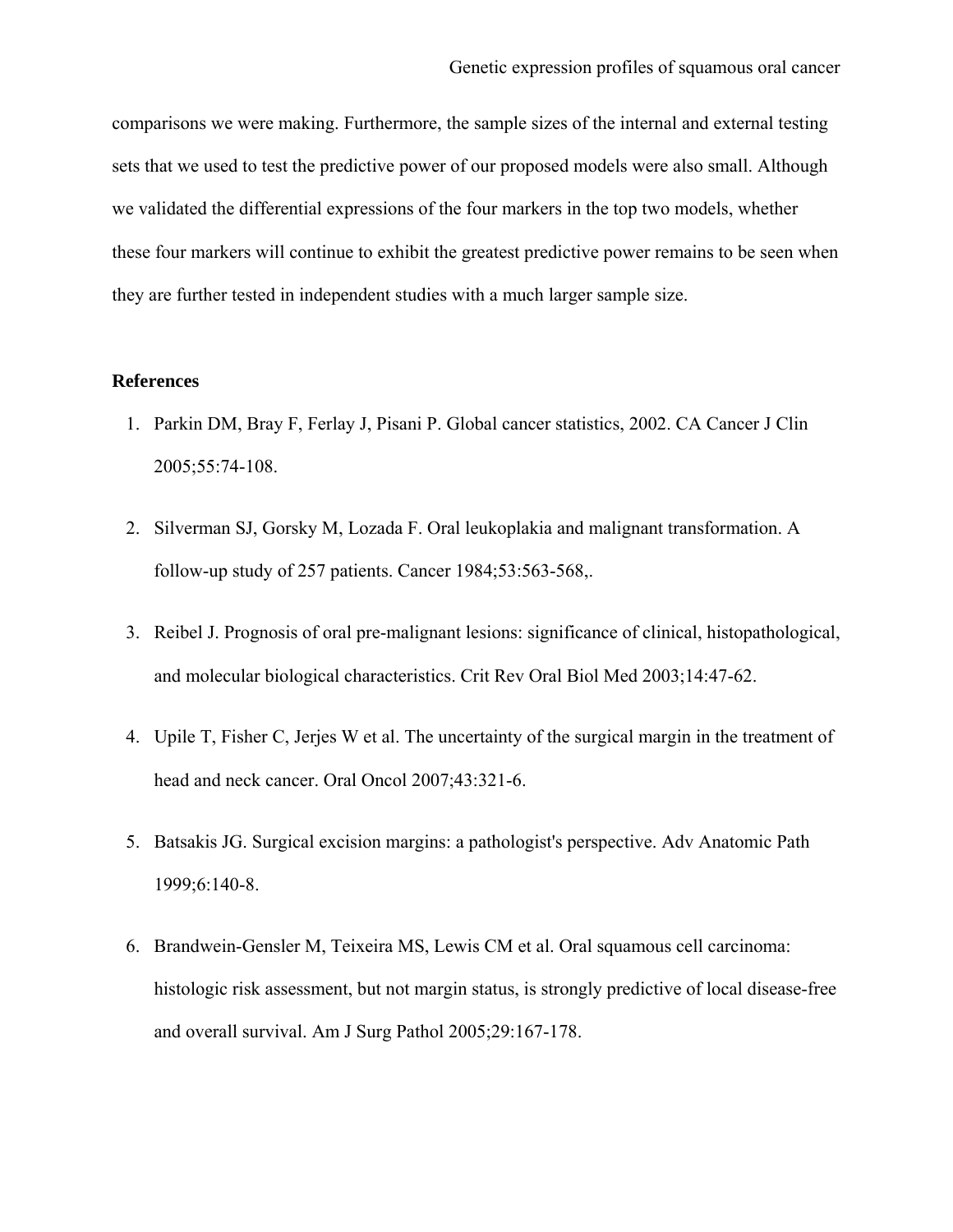- 7. Thomas JG, Olson JM, Tapscott SJ, Zhao LP. An efficient and robust statistical modeling approach to discover differentially expressed genes using genomic expression profiles. Genome Res 2001;11:1227-36.
- 8. Zhao LP, Prentice R, Breeden L. Statistical modeling of large microarray data sets to identify stimulus-response profiles. Proc Natl Acad Sci USA 2001;98:5631-6.
- 9. Xu XL, Olson JM, Zhao LP. A regression-based method to identify differentially expressed genes in microarray time course studies and its application in an inducible Huntington's disease transgenic model. Hum Mol Genet 2002;11:1977-85.
- 10. Metz CE. Basic principles of ROC analysis. Semin Nucl Med 1978;8:283-98.
- 11. Griner PF, Mayewski RJ, Mushlin AI, Greenland P. Selection and interpretation of diagnostic tests and procedures. Principles and applications. Ann Intern Med 1981;94:557- 92.
- 12. Zweig MH, Campbell G. Receiver-operating characteristic (ROC) plots: a fundamental evaluation tool in clinical medicine. Clin Chem 1993;39:561-77.
- 13. Pyeon D, Newton M.A, Lambert PF et al. Fundamental differences in cell cycle deregulation in human papillomavirus-positive and human papillomavirus-negative head/neck and cervical cancers. Cancer Res 2007;67:4605-4619.
- 14. Choi P, Chen C. Genetic Expression Profiles and Biologic Pathway Alterations in Head and Neck Squamous Cell Carcinoma. Cancer 2005;104:1113-28.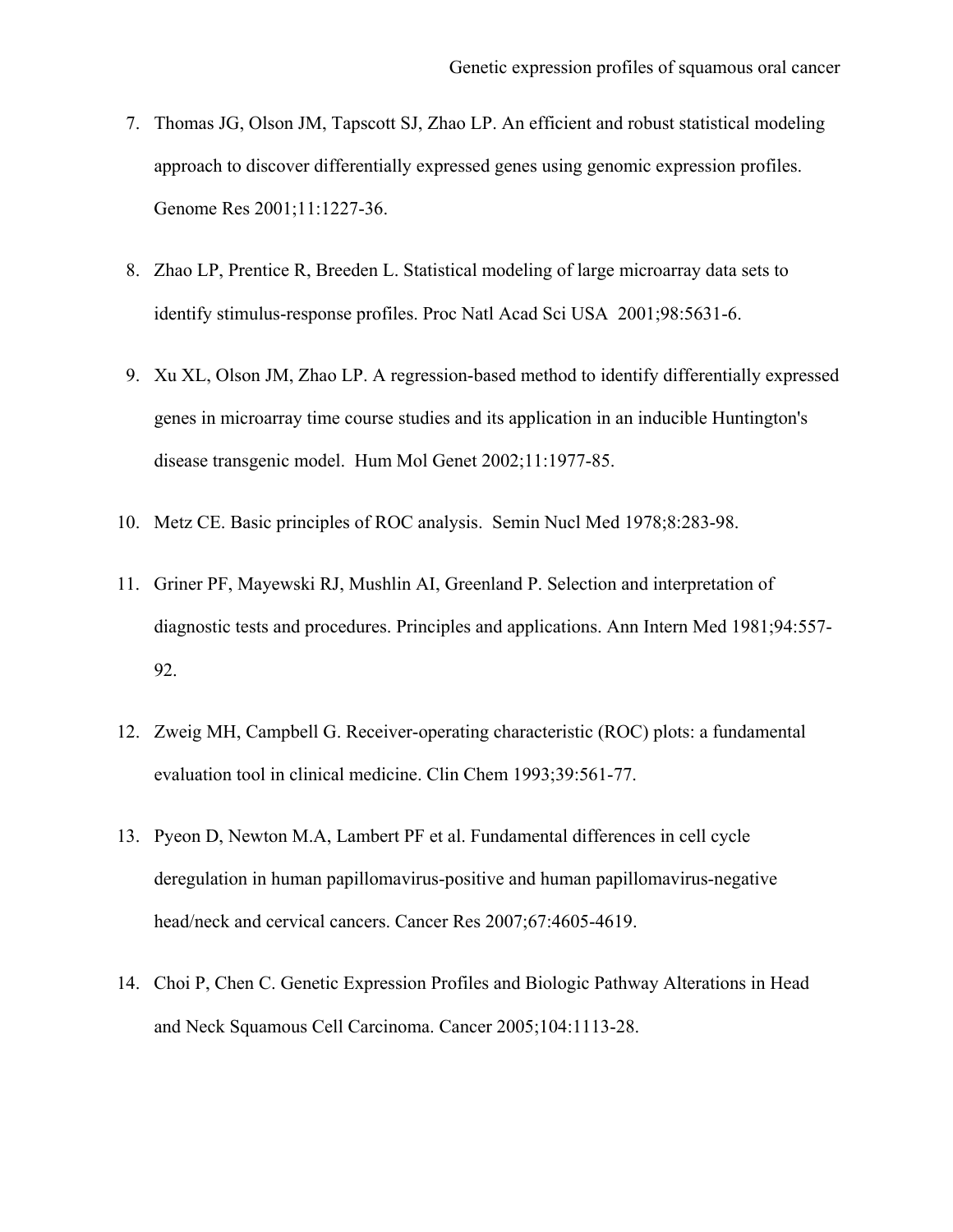- 15. Black C, Marotti J, Zarovnaya E, Paydarfar J. Critical evaluation of frozen section margins in head and neck cancer resections. Cancer 2006;107:2792-2800.
- 16. Nathan CO, Franklin S, Abreo FW, Nassar R, De Benedetti A, Glass J. Analysis of surgical margins with the molecular marker eIF4E: a prognostic factor in patients with head and neck cancer. J Clin Oncol 1999;17:2909-2914.
- 17. Nathan CO, Sanders K, Abreo FW, Nassar R, Glass J. Correlation of p53 and the protooncogene eIF4E in larynx cancers: prognostic implications. Cancer Res 2000;60:3599-604.
- 18. Nathan CA, Amirghahri N, Rice C, Abreo FW, Shi R, Stucker FJ. Molecular analysis of surgical margins in head and neck squamous cell carcinoma patients, Laryngoscope 2002;112:2129-40.
- 19. Mendez E, Cheng C, Farwell DG et al. Transcriptional expression profiles of oral squamous cell carcinomas. Cancer 2002;95:1482-94.
- 20. Patel V, Aldridge K, Ensley JF et al. Laminin-gamma2 overexpression in head-and-neck squamous cell carcinoma. Int J Cancer 2002;99:583-8.
- 21. Lindberg P, Larsson A, Nielsen BS. Expression of plasminogen activator inhibitor-1, urokinase receptor and laminin gamma-2 chain is an early coordinated event in incipient oral squamous cell carcinoma. Int J Cancer 2006;118:2948-56.
- 22. Ziober AF, Kirtesh RP, Faizan A et al. Identification of a Gene Signature for Rapid Screening of Oral Squamous Cell Carcinoma. Clin Cancer Res 2006;12:5960-71.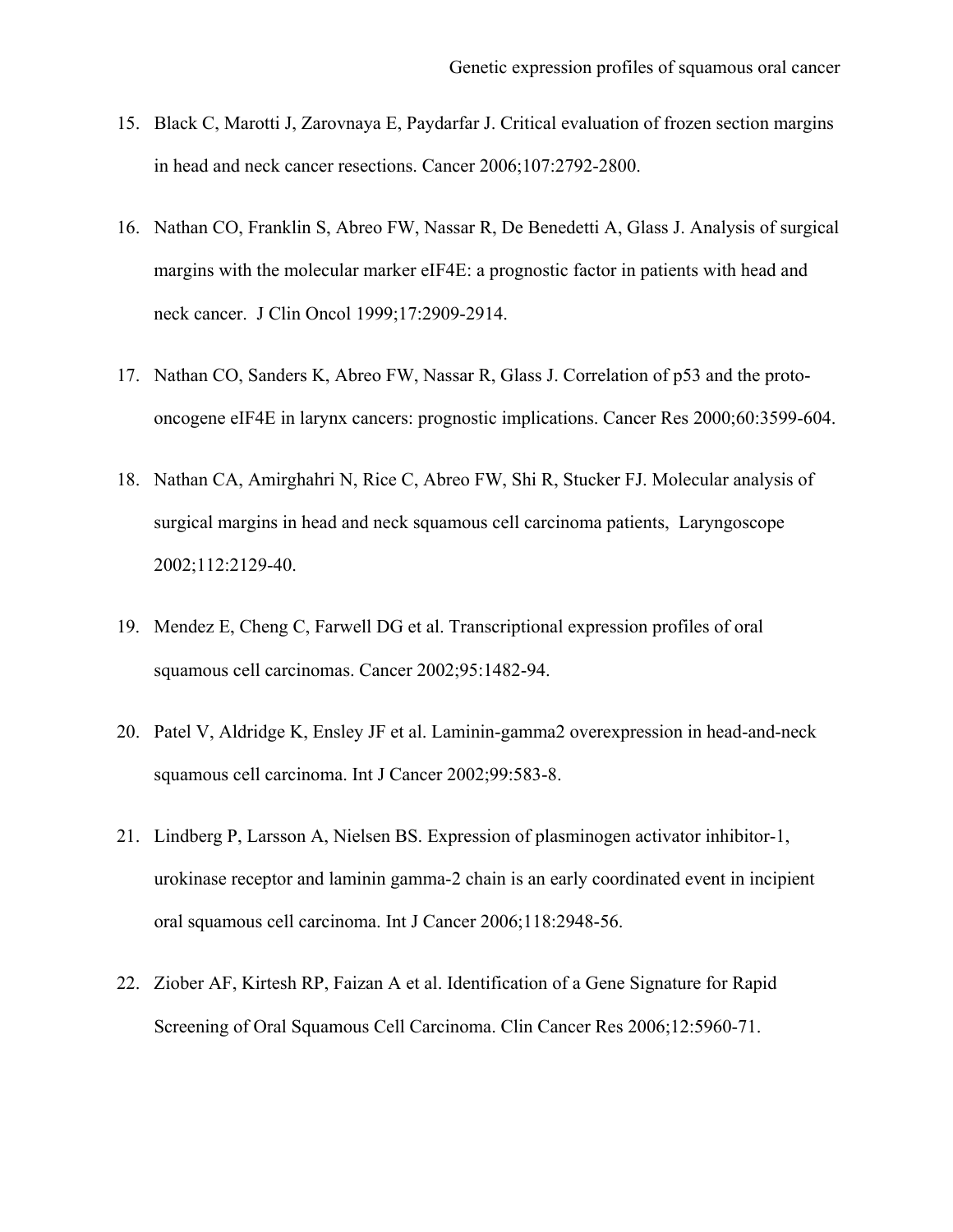- 23. Gonzalez HE, Gujrati M, Frederick M et al. Identification of 9 genes differentially expressed in head and neck squamous cell carcinoma. Arch Otolaryngol Head Neck Surg 2003;129:754-9.
- 24. McCarthy JB, Basara ML, Palm SL, Sas DF, Furcht LT. The role of cell adhesion proteins- -laminin and fibronectin--in the movement of malignant and metastatic cells. Cancer Metastasis Rev 1985;4:125-52.
- 25. Liotta LA, Wewer U, Rao NC et al. Biochemical mechanisms of tumor invasion and metastases. Prog Clin Biol Res 1988;256:3-16.
- 26. Hintermann E, Quaranta V. Epithelial cell motility on laminin-5: regulation by matrix assembly, proteolysis, integrins and erbB receptors. Matrix Biol 2004;*23:*75-85.
- 27. Yamamoto H, Itoh F, Iku S, Hosokawa M, Imai K. Expression of the gamma(2) chain of laminin-5 at the invasive front is associated with recurrence and poor prognosis in human esophageal squamous cell carcinoma. Clin Cancer Res 2001;7:896-900.
- 28. Kagesato Y, Mizushima H, Koshikawa N et al. Sole expression of laminin gamma 2 chain in invading tumor cells and its association with stromal fibrosis in lung adenocarcinomas, Jpn J Cancer Res 2001;92:184-192.
- 29. Barsky SH, Rao CN, Hyams D, Liotta LA. Characterization of a laminin receptor from human breast carcinoma tissue. Breast Cancer Res Treat 1984;4:181-8.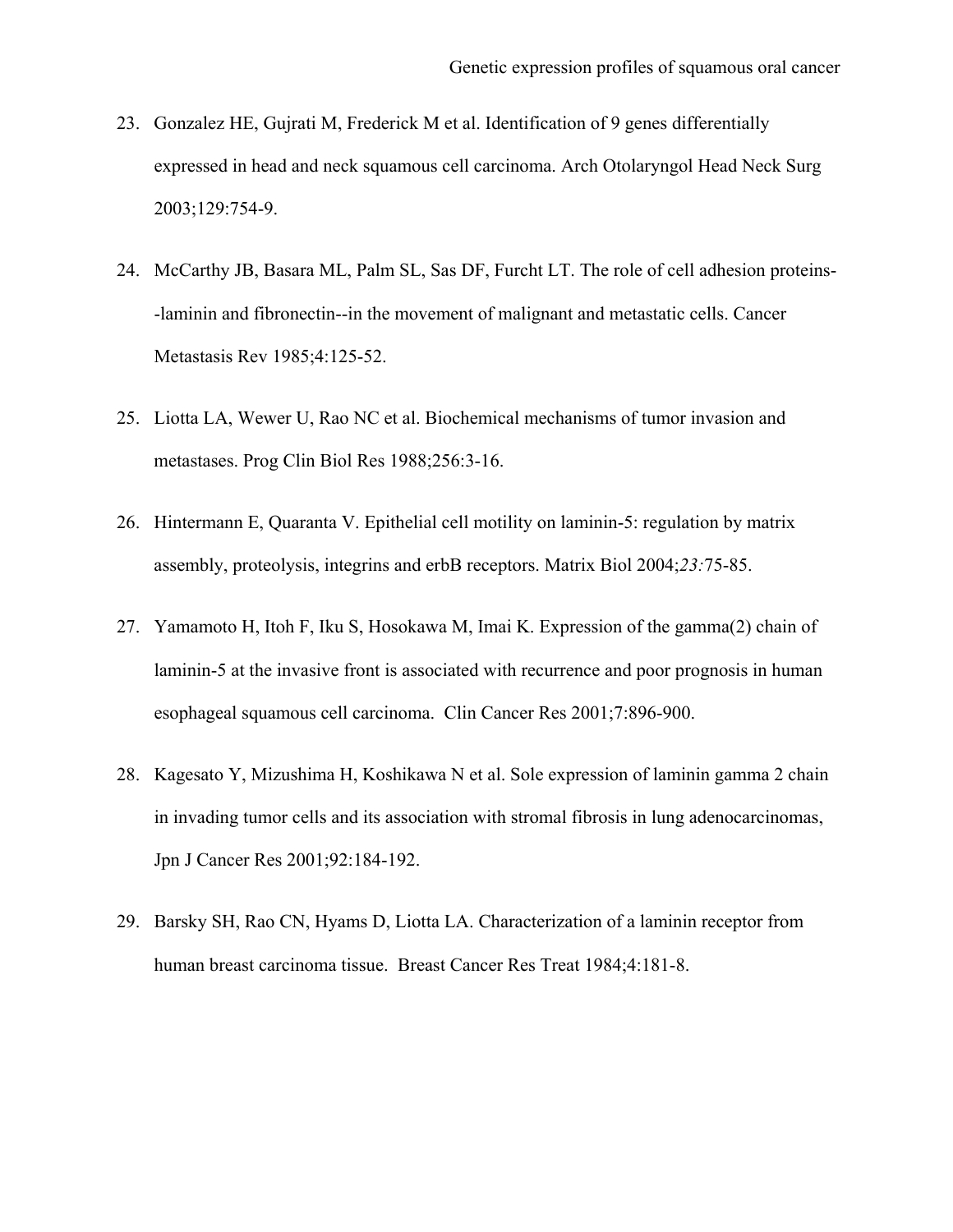- 30. Haslam SZ, Woodward TL. Host microenvironment in breast cancer development: epithelial-cell-stromal-cell interactions and steroid hormone action in normal and cancerous mammary gland. Breast Cancer Res 2003;5:208-15.
- 31. Kaklamani VG, Gradishar WJ. Gene expression in breast cancer. Current Treat Options Oncol 2006;7:123-8.
- 32. Aishima S, Matsuura S, Terashi T et al. Aberrant expression of laminin gamma 2 chain and its prognostic significance in intrahepatic cholangiocarcinoma according to growth morphology. Mod Pathol 2004;17:938-45.
- 33. Soini Y, Maatta M, Salo S, Tryggvason K, Autio-Harmainen H. Expression of the laminin gamma 2 chain in pancreatic adenocarcinoma. J Pathol 1996;180:290-4.
- 34. Olsen J, Kirkeby LT, Brorsson MM et al. Converging signals synergistically activate the LAMC2 promoter and lead to accumulation of the laminin gamma 2 chain in human colon carcinoma cells. Biochem J 2003;371:1-21.
- 35. Gontero P, Banisadr S, Frea B, Brausi M. Metastasis markers in bladder cancer: a review of the literature and clinical considerations. Eur Urol, 2004;46:296-311.
- 36. Malinoff HL, McCoy JP Jr, Varani J, Wicha MS. Metastatic potential of murine fibrosarcoma cells is influenced by cell surface laminin. Int J Cancer 1984;33:651-655.
- 37. Barsky SH, Rao CN, Williams JE, Liotta LA. Laminin molecular domains which alter metastasis in a murine model. J Clin Invest 1984;74:843-8.
- 38. Kuhn K. Basement membrane (type IV) collagen. Matrix Biol 1995;14:439-445.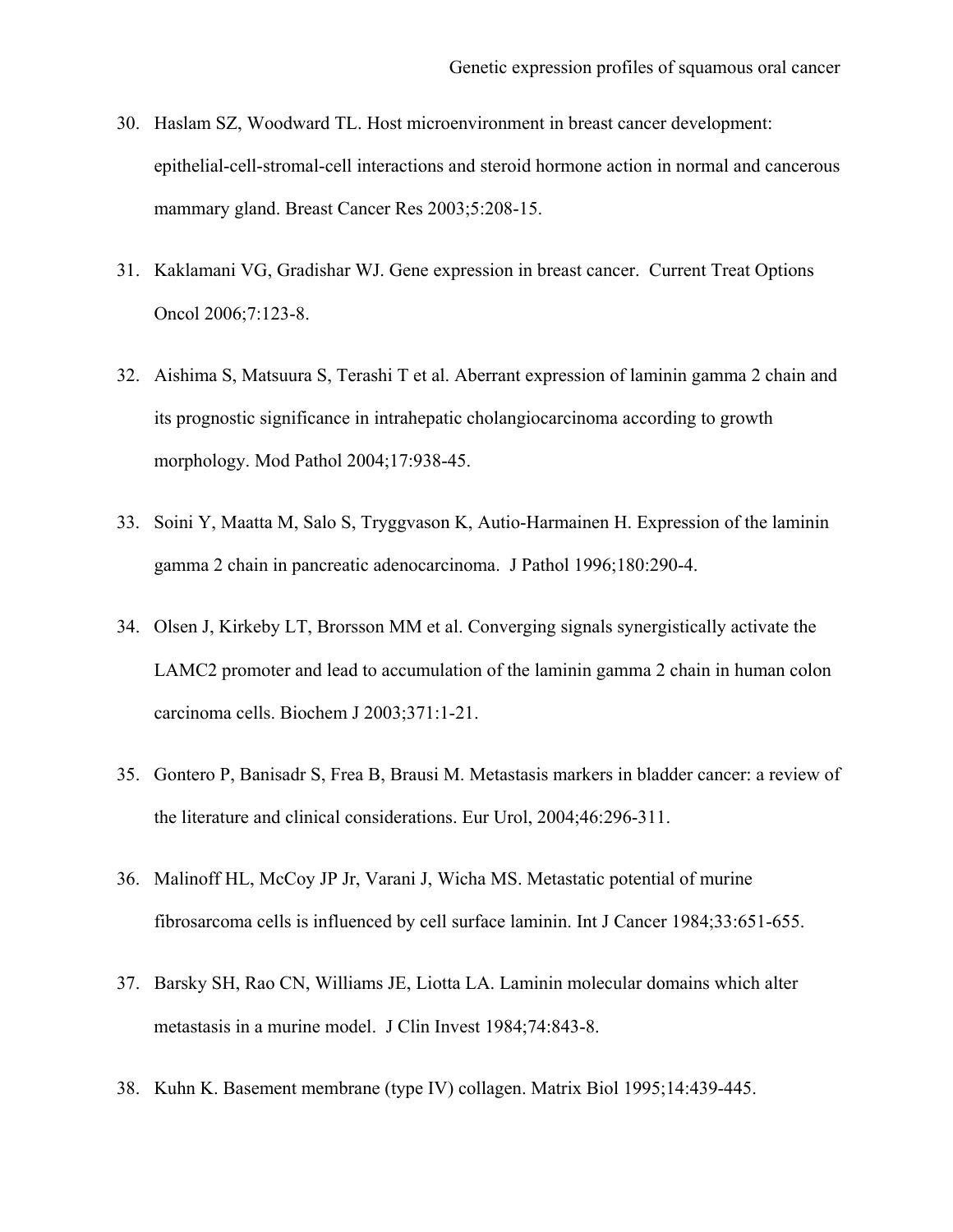- 39. Van Waes C, Carey TE. Overexpression of the A9 antigen/alpha 6 beta 4 integrin in head and neck cancer. Otolaryngol Clin North Am 1992;25:1117-39.
- 40. Bosman FT, Havenith M, Cleutjens JP. Basement membranes in cancer. Ultrastruct Pathol 1985;8:291-304.
- 41. Schmidt C, Pollner R, Poschl E, Kuhn K. Expression of human collagen type IV genes is regulated by transcriptional and post-transcriptional mechanisms. FEBS Lett 1992;312: 174-8.
- 42. Schmidt C, Fischer G, Kadner H, Genersch E, Kuhn K, Poschl,E. Differential effects of DNA-binding proteins on bidirectional transcription from the common promoter region of human collagen type IV genes COL4A1 and COL4A2. Biochim Biophys Acta 1993;1174: 1-10.
- 43. Nachat R, Mechin MC, Takahara H et al. Peptidylarginine deiminase isoforms 1-3 are expressed in the epidermis and involved in the deimination of K1 and filaggrin. J Invest Dermatol 2005;124:384-93.
- 44. O'Shea JJ, Gadina M, Schreiber RD. Cytokine signaling in 2002: new surprises in the Jak/Stat pathway. Cell 2002;109:S121-31.
- 45. Rawlings JS, Rosler KM, Harrison DA. The JAK/STAT signaling pathway. J Cell Sci 2004;117:8-3.
- 46. Kalyankrishna S, Grandis JR. Epidermal growth factor receptor biology in head and neck cancer. J Clin Oncol 2006;24:2666-72.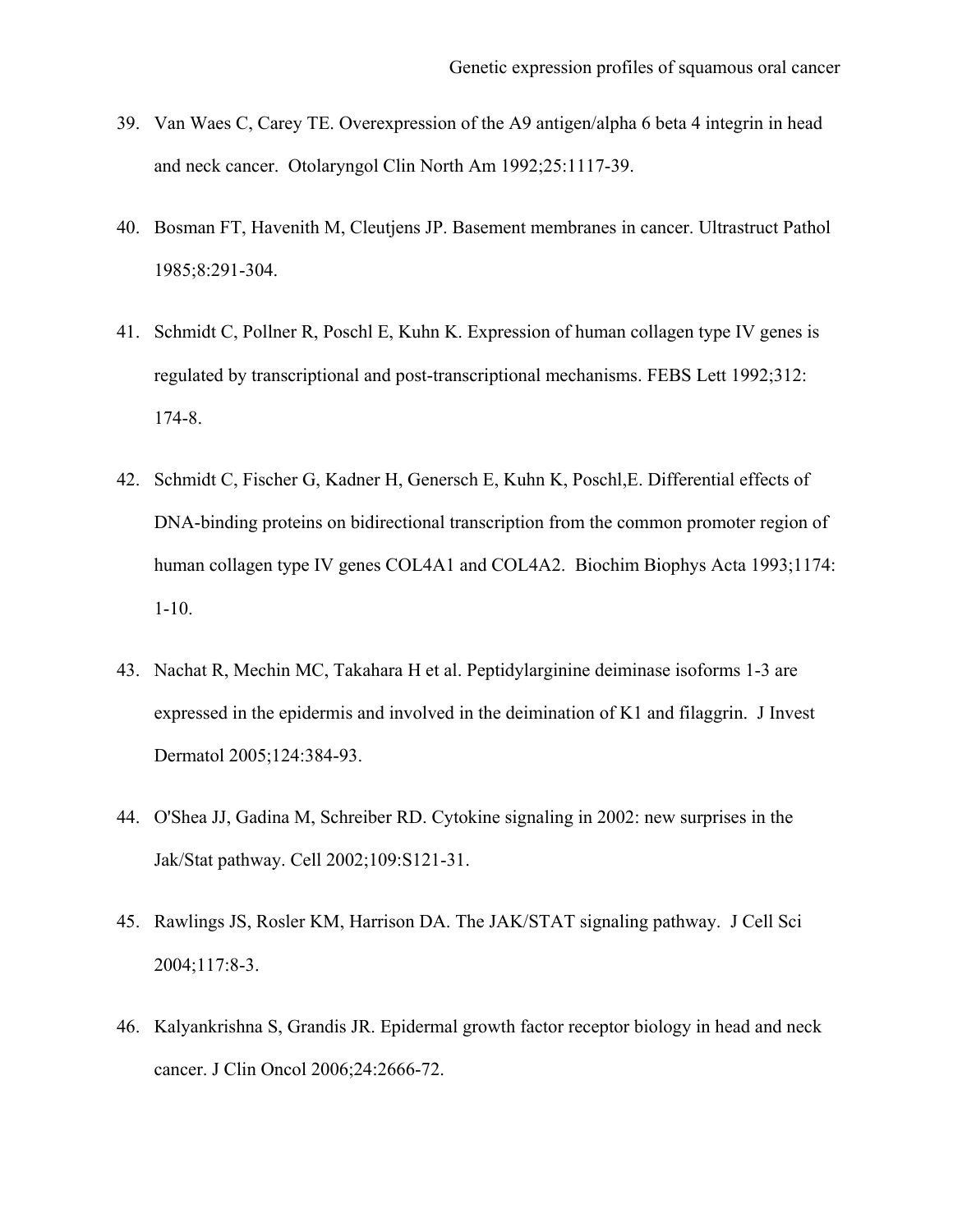- 47. Choong NW, Cohen EE. Epidermal growth factor receptor directed therapy in head and neck cancer. Crit Rev Oncol-Hematol 2006;57:25-43.
- 48. Hebenstreit D, Horejs-Hoeck J, Duschl A. JAK/STAT-dependent gene regulation by cytokines. Drug News Persp 2005;18:243-249.

 49. Kondoh N, Ohkura S, Arai M et al. Gene expression signatures that can discriminate oral leukoplakia subtypes and squamous cell carcinoma. Oral Oncol 2007;43:455-462.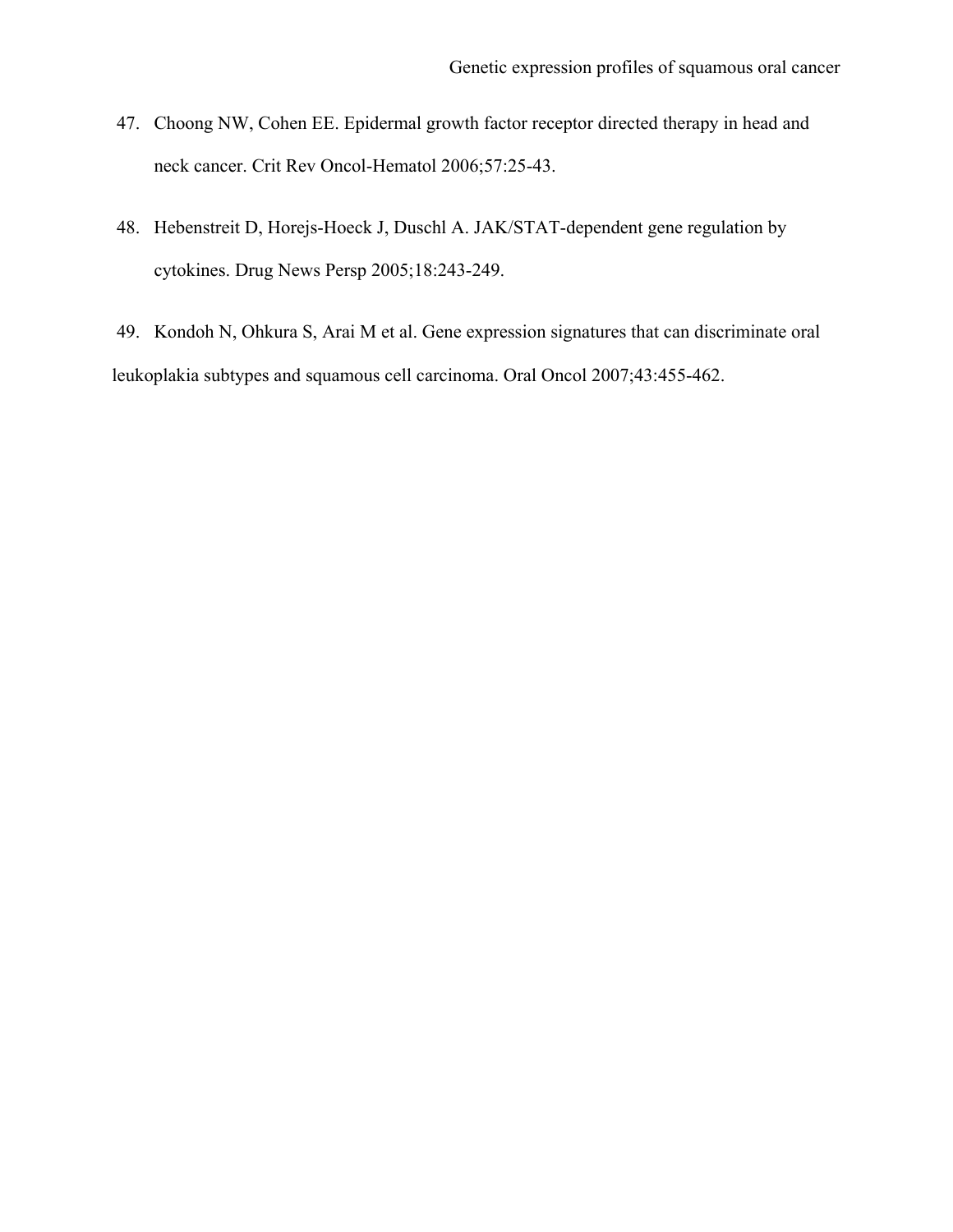Table 1. One hundred and thirty one differentially expressed genes between OSCC and controls in training set (See attachment "Table 1")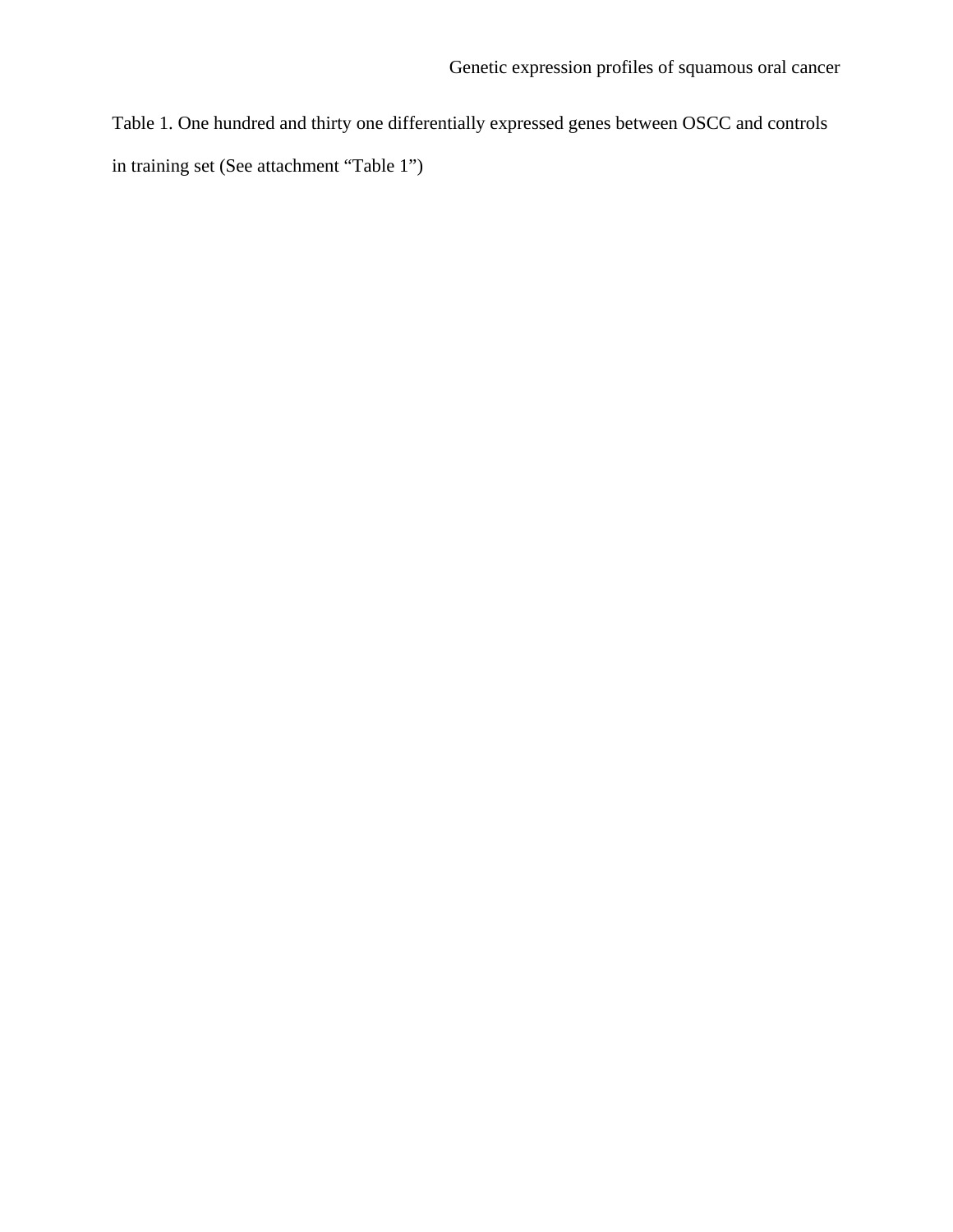Table 1. One hundred and thirty one differentially expressed genes between OSCC and controls in training set

| Up-regulation in OSCC     |                                          |         |                           | Down-regulation in OSCC  |         |                           |                          |         |
|---------------------------|------------------------------------------|---------|---------------------------|--------------------------|---------|---------------------------|--------------------------|---------|
| Probe Set                 | Gene                                     | Z Score | Probe Set                 | Gene                     | Z Score | Probe Set                 | Gene                     | Z Score |
| $202311$ _s_at            | COL1A1                                   | 22.3    | 212365_at                 | MYO1B                    | 12.0    | 1553212_at                | KRT78                    | $-18.6$ |
| 202404_s_at               | COL1A2                                   | 20.6    | 212012_at                 | <b>PXDN</b>              | 11.9    | 220149_at                 | FLJ22671                 | $-18.1$ |
| $202310$ _s_at            | COL1A1                                   | 20.3    | $229860_x$ _x_at          | LOC401115 11.8           |         | $241233_x$ _x_at          | C <sub>21</sub> orf81    | $-16.4$ |
| 211980_at                 | COL4A1                                   | 19.5    | $219211$ _at              | USP18                    | 11.8    | 1569608_x_at LOC643187    |                          | $-15.2$ |
| 202267_at                 | LAMC <sub>2</sub>                        | 18.8    | 219863_at                 | HERC5                    | 11.8    | $220962$ _s_at            | PADI1                    | $-14.5$ |
| 204415_at                 | IFI <sub>6</sub>                         | 18.6    | $204619$ <sub>_S_at</sub> | CSPG <sub>2</sub>        | 11.7    | 210868 s at               | ELOVL6                   | $-14.0$ |
| 225681_at                 | CTHRC1                                   | 18.0    | 203968_s_at               | CDC <sub>6</sub>         | 11.5    | 205319_at                 | <b>PSCA</b>              | $-13.7$ |
| 212488_at                 | COL5A1                                   | 17.0    | $208156_x_{at}$           | EPPK1                    | 11.5    | 204754_at                 | <b>HLF</b>               | $-13.7$ |
| $211924$ <sub>_S_at</sub> | <b>PLAUR</b>                             | 16.8    | $210797$ _s_at            | OASL                     | 11.4    | $218779_x$ _at            | EPS8L1                   | $-13.5$ |
| 203256_at                 | CDH <sub>3</sub>                         | 16.3    | 1568765_at                | SERPINE1                 | 11.4    | $221665$ <sub>_S_at</sub> | EPS8L1                   | $-13.2$ |
| 221729_at                 | COL5A2                                   | 16.2    | 204972_at                 | OAS <sub>2</sub>         | 11.2    | 220016_at                 | <b>AHNAK</b>             | $-12.8$ |
| 213869_x_at               | THY1                                     | 15.8    | 223541_at                 | HAS3                     | 11.2    | $218885$ _s_at            | GALNT12                  | $-12.7$ |
| $217312$ _s_at            | COL7A1                                   | 15.7    | 218888_s_at               | NETO <sub>2</sub>        | 11.1    | 231118_at                 | ANKRD35                  | $-12.7$ |
| 1555778_a_at POSTN        |                                          | 15.6    | 209949_at                 | NCF <sub>2</sub>         | 11.1    | 225548 at                 | SHROOM3                  | $-12.1$ |
| 212489_at                 | COL5A1                                   | 15.3    | 204779_s_at               | HOXB7                    | 11.0    | $206094_x_{at}$           | UGT1A6                   | $-11.9$ |
| 221730_at                 | COL5A2                                   | 15.2    | 41037_at                  | TEAD4                    | 11.0    | $206093_x_{at}$           | <b>TNXB</b>              | $-11.9$ |
| 212354_at                 | SULF1                                    | 15.1    | 209800_at                 | KRT16                    | 10.9    | 218935 at                 | EHD <sub>3</sub>         | $-11.9$ |
| 207517_at                 | LAMC <sub>2</sub>                        | 15.0    | 217519_at                 | MACF1                    | 10.8    | $207126_{xat}$            | UGT1A4                   | $-11.8$ |
| 212344_at                 | SULF1                                    | 15.0    | 202238_s_at               | <b>NNMT</b>              | 10.7    | 230740_at                 | ---                      | $-11.7$ |
| 204715_at                 | PANX1                                    | 14.7    | 221898_at                 | <b>PDPN</b>              | 10.7    | $204532_x_{at}$           | UGT1A4                   | $-11.6$ |
| $208851$ _s_at            | THY1                                     | 14.2    | 201108_s_at               | THBS1                    | 10.7    | 242417_at                 | LOC283278                | $-11.5$ |
| 222693_at                 | FNDC3B                                   | 13.9    | 209969_s_at               | STAT1                    | 10.4    | $213421_x$ _at            | PRSS3                    | $-10.6$ |
| 204647_at                 | HOMER3 13.9                              |         | 203921_at                 | CHST <sub>2</sub>        | 10.2    | 205200_at                 | CLEC3B                   | $-10.5$ |
| $213668$ _s_at            | SOX4                                     | 13.7    | 204103_at                 | CCL <sub>4</sub>         | 10.2    | 1552283_s_at ZDHHC11      |                          | $-10.4$ |
| $205574_{xat}$            | BMP1                                     | 13.3    | 241872_at                 | SGIP1                    | 10.1    | $220037$ _s_at            | XLKD1                    | $-10.1$ |
| 1555420_a_at KLF7         |                                          | 13.3    | 207850_at                 | CXCL <sub>3</sub>        | 10.0    | 1553861_at                | TCP11L2                  | $-10.0$ |
| $217430_x$ _at            | COL1A1                                   | 13.3    | 204747_at                 | IFIT3                    | 9.7     | 204378_at                 | BCAS1                    | $-9.7$  |
| $210809$ <sub>_S_at</sub> | <b>POSTN</b>                             | 13.2    | 219725_at                 | TREM2                    | 9.6     | 242009_at                 | $---$                    | $-9.7$  |
| 205157_s_at               | KRT17                                    | 12.9    | 203915_at                 | CXCL9                    | 9.6     | 207206_s_at               | ALOX12                   | $-9.6$  |
| $203695$ _s_at            | DFNA5                                    | 12.9    | 204879_at                 | <b>PDPN</b>              | 9.6     | $205730$ _s_at            | ABLIM3                   | $-9.4$  |
| $203325$ _s_at            | COL5A1                                   | 12.9    | 1554008_at                | <b>OSMR</b>              | 9.3     | 238715_at                 | ARHGAP27                 | $-9.1$  |
| $209900$ _s_at            | SLC16A1 12.8                             |         | $204051$ <sub>s</sub> _at | SFRP4                    | 9.2     | 205428 <sub>_8</sub> _at  | CALB <sub>2</sub>        | $-8.6$  |
| $203085$ <sub>_S_at</sub> | TGFB1                                    | 12.7    | 227697_at                 | SOCS3                    | 9.1     | 1565661_x_at FUT6         |                          | $-8.4$  |
| 229225_at                 | NRP <sub>2</sub>                         | 12.7    | $210001$ _s_at            | SOCS <sub>1</sub>        | 9.0     | $208609$ _s_at            | <b>TNXA/TNXB</b>         | $-8.3$  |
| 225288_at                 | $\hspace{0.05cm} \ldots \hspace{0.05cm}$ | 12.5    | 235276_at                 | $\scriptstyle{\cdots}$ . | 8.5     | 227782_at                 | ZBTB7C                   | $-8.3$  |
| 202235_at                 | SLC16A1 12.5                             |         | 222344_at                 | C5orf13                  | 8.4     | 226303_at                 | PGM5                     | $-8.1$  |
| 204114_at                 | NID <sub>2</sub>                         | 12.5    | $225520$ _at              | MTHFD1L                  | 8.4     | 240000_at                 | $\overline{\phantom{a}}$ | $-8.0$  |
| 229554_at                 | $---$                                    | 12.4    | 218404_at                 | SNX10                    | 8.3     | $201497_{xat}$            | MYH11                    | $-7.8$  |
| $214453$ <sub>_S_at</sub> | IFI44                                    | 12.4    | 229055_at                 | GPR68                    | 8.1     | $227419_x$ _at            | PLAC9                    | $-7.3$  |
| 212472_at                 | MICAL <sub>2</sub>                       | 12.3    | 209774_x_at CXCL2         |                          | 8.0     | $230104$ _s_at            | <b>TPPP</b>              | $-7.2$  |
| $205483$ _s_at            | ISG15                                    | 12.2    | 39402_at                  | IL1B                     | 7.2     | 212224_at                 | ALDH1A1                  | $-7.1$  |
| 226997_at                 |                                          | 12.2    | 219300_s_at CNTNAP2       |                          | 6.9     | 243718_at                 | ---                      | $-6.7$  |
| $212473$ <sub>_S_at</sub> | MICAL <sub>2</sub>                       | 12.0    | 229947_at                 | PI15                     | 6.7     | 209975_at                 | CYP2E1                   | $-6.5$  |
| 225292_at                 | COL27A1 12.0                             |         | 238581_at                 | GBP5                     | 6.3     |                           |                          |         |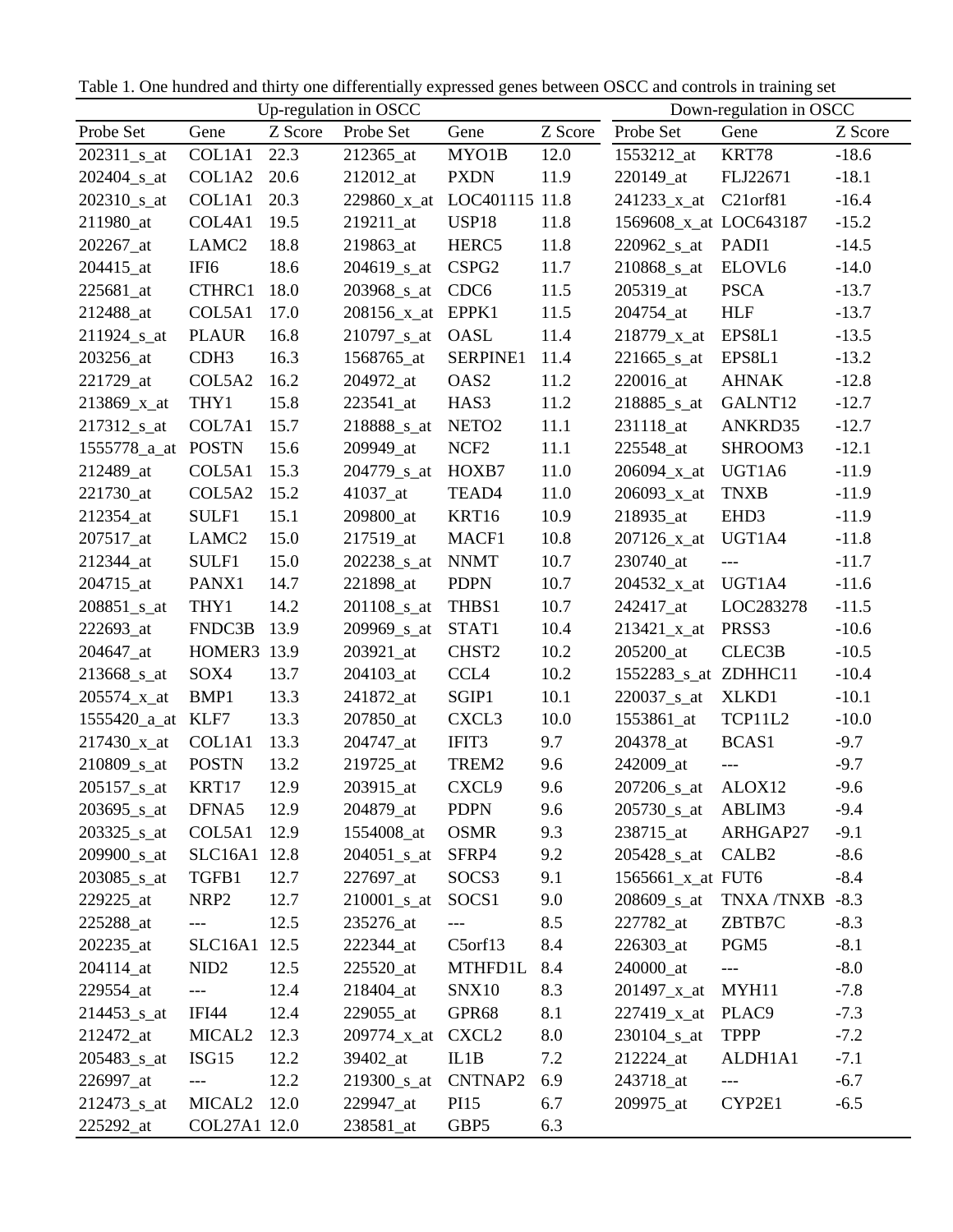|                                                                          |                                                     | Area Under the Curve |         |
|--------------------------------------------------------------------------|-----------------------------------------------------|----------------------|---------|
| Model with Gene Name &                                                   |                                                     | Own                  | GSE6791 |
| Affymetrix Probe Set ID                                                  | Model from Logistic Regression                      | Testing              | Testing |
| Model 1<br>LAMC2, 207517_at<br>COL4A1, 211980_at                         | 7.8739*LAMC2+7.6269*COL4A1                          | 0.99792              | 0.97619 |
| Model 2<br>COL1A1, 202310_s_at<br>PADI1, 220962 s at                     | 2.4377*COL1A1-2.8841*PADI1                          | 0.99167              | 0.97789 |
| Model 3<br>C21orf81, 241233 $_x$                                         | $-2.1042 * C21$ or f 81                             | 0.98540              | 0.97450 |
| Model 4<br>KRT17, 205157_s_at<br>PRSS3, 213421_x_at                      | 2.5638* KRT17-2.4506* PRSS3                         | 0.97710              | 0.97450 |
| Model 5<br>COL1A2, 202404<br>EST, 230740_at                              | 1.9345* COL1A2-1.5931*230740_at                     | 0.98960              | 0.95920 |
| Model 6<br>COL1A1, 202311_s_at<br>XLKD1, 220037_s_at                     | 2.2372*COL1A1-1.3377* XLKD1                         | 0.99170              | 0.95070 |
| Model 7<br>THY1, 208851_s_at<br>FLJ522671, 220149_at<br>HAS3, 223541_at  | 2.4643*THY1-1.6340*FLJ522671<br>$+1.5310*$ HAS3     | 0.99790              | 0.96260 |
| Model 8<br>POSTN, 1555778_a_at<br>TIA2, 221898_at                        | 1.4909* POSTN+1.8340* TIA2                          | 0.98960              | 0.90820 |
| Model 9<br>MGC40368, 1553861_at<br>GIP3, 204415_at<br>COL27A1, 225288_at | $-2.2659* MGC40368+1.0718*$<br>GIP3+1.7854* COL27A1 | 0.97290              | 0.95410 |
| Model 10<br>CDH3, 203256_at<br>ELOVL6, 210868_s_at                       | 1.9861*CDH3-2.1743*ELOVL6                           | 0.99380              | 0.89800 |

Table 2. Validation of predictive models using internal and external (GSE6791) testing datasets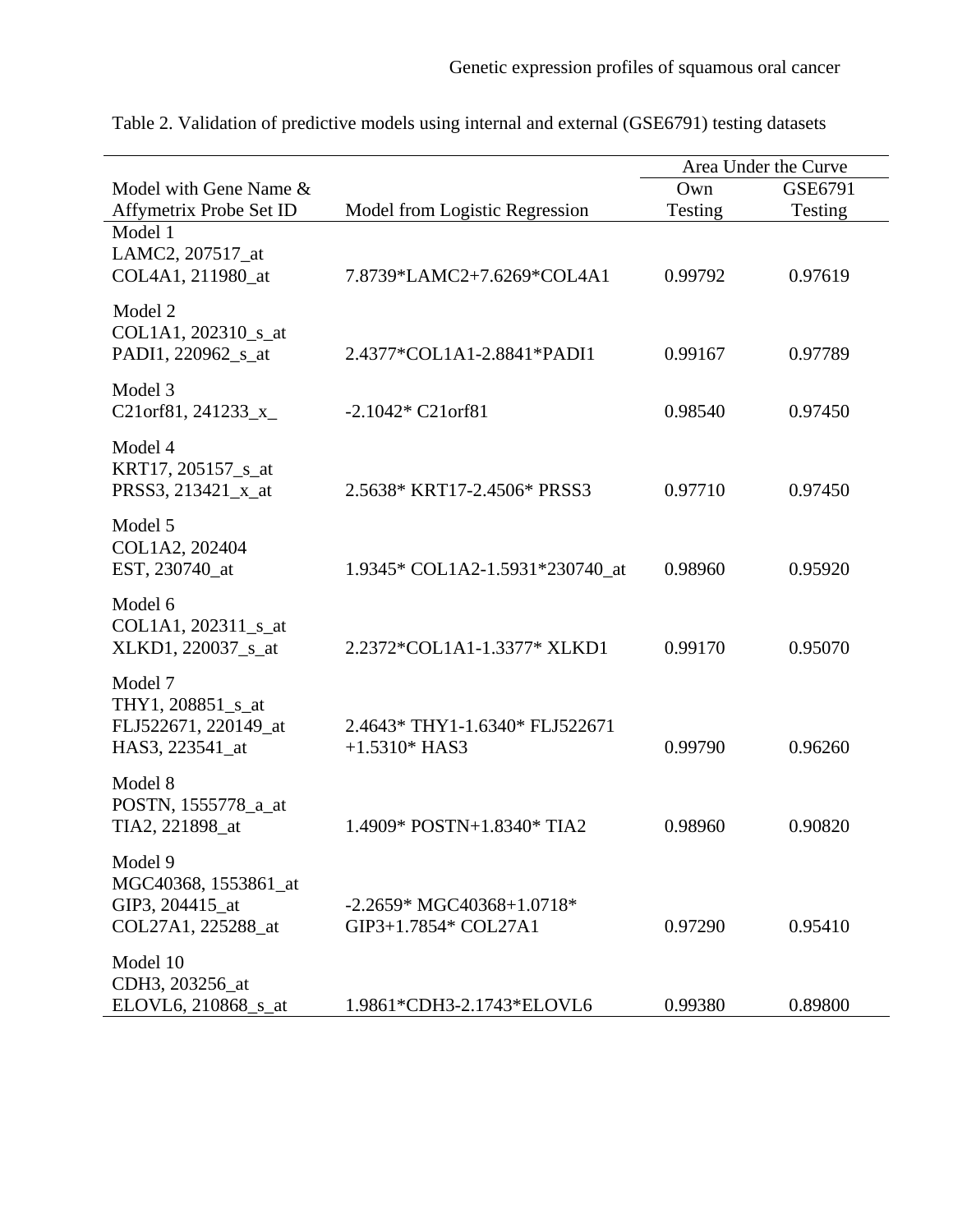|                   | Mean (S.D.) $\overline{Ct}^*$ | 95% $\overline{\text{CI}^{**}}$ | n             |
|-------------------|-------------------------------|---------------------------------|---------------|
| LAMC <sub>2</sub> |                               |                                 |               |
| Case              | 2.83(1.02)                    | 2.44-3.21                       | $\leq 0.0001$ |
| Control           | 7.38(0.54)                    | 7.18-7.59                       |               |
| <i>COLAA1</i>     |                               |                                 |               |
| Case              | 5.13 (0.86)                   | 4.81-5.45                       | $\leq 0.0001$ |
| Control           | 8.58 (0.78)                   | 8.29-8.87                       |               |
| <b>COLIAI</b>     |                               |                                 |               |
| Case              | 2.28(1.14)                    | 1.85-2.71                       | $\leq 0.0001$ |
| Control           | 6.94(0.64)                    | 6.70-7.18                       |               |
| <i>PADII</i>      |                               |                                 |               |
| Case              | 10.86 (2.34)                  | 9.99-11.73                      | $\leq 0.0001$ |
| Control           | 5.06(0.94)                    | 4.71-5.41                       |               |

 Table 3. qRT-PCR results comparing RNA transcripts for four genes between OSCC cases and controls

 \*Ct (threshold cycle) values are inversely associated with the amount of RNA transcripts in the sample. Based on analyses of 30 OSCC cases and 30 controls.

\*\*CI: confidence interval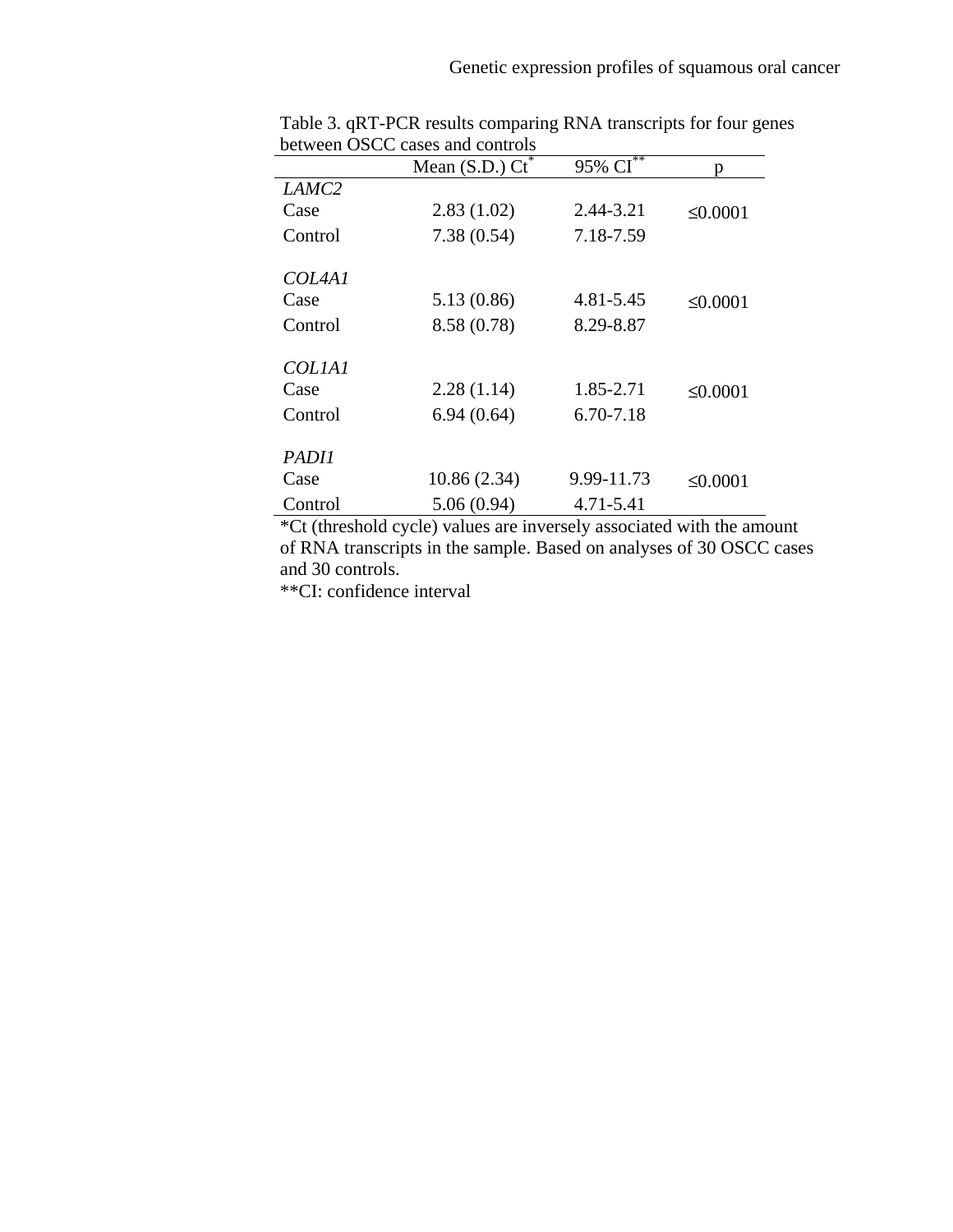| Up-regulation in OSCC   |                   |       | Down-regulation in OSCC    |                |         |  |
|-------------------------|-------------------|-------|----------------------------|----------------|---------|--|
|                         |                   | Z     |                            |                | Z       |  |
| Probe Set               | Gene              | Score | Probe Set                  | Gene           | Score   |  |
| 202267_at               | LAMC <sub>2</sub> | 17.6  | 205200_at                  | <b>TNA</b>     | $-14.7$ |  |
| 207517_at               | LAMC <sub>2</sub> | 17.5  | 231118_at                  | FLJ25124       | $-14.0$ |  |
| 1568765_at              | SERPINE1          | 14.9  | $206093_x$ _x_at           | <b>TNXB</b>    | $-13.1$ |  |
| 1555420_a_at            | KLF7              | 13.8  | 227782_at                  | ZBTB7C         | $-11.3$ |  |
| 222693_at               | <b>FAD104</b>     | 13.6  | 1552283_s_at               | ZDHHC11        | $-11.2$ |  |
| 207850_at               | CXCL3             | 12.8  | $213421_x$ _at             | PRSS3          | $-10.8$ |  |
| 210001_s_at             | SOCS1             | 11.9  | 238715_at                  | ARHGAP27       | $-10.6$ |  |
| 229225_at               | NRP <sub>2</sub>  | 11.8  | $208609$ <sub>_S_</sub> at | <b>TNXB</b>    | $-10.4$ |  |
| 227697 at               | SOCS3             | 11.6  | 242009 at                  |                | $-10.3$ |  |
| 209949_at               | NCF <sub>2</sub>  | 11.5  | 226303_at                  | PGM5           | $-9.9$  |  |
| 204103_at               | CCL <sub>4</sub>  | 11.5  | 207206_s_at                | ALOX12         | $-9.7$  |  |
| 218404_at               | <b>SNX10</b>      | 11.4  | $230104$ <sub>_S_at</sub>  | <b>TPPP</b>    | $-9.6$  |  |
| $203695$ _s_at          | DFNA5             | 11.4  | $220037$ _s_at             | XLKD1          | $-8.6$  |  |
| 212354 at               | SULF1             | 11.2  | 243718 at                  |                | $-8.6$  |  |
| 229860_x_at             | LOC4115           | 10.9  | $227419_x$ _at             | PLAC9          | $-8.5$  |  |
| 209774_x_at             | CXCL <sub>2</sub> | 10.8  | $201497_{xat}$             | MYH11          | $-8.0$  |  |
| 241872_at               | SGIP1             | 10.7  | $204532_x$ _x_at           | UGT1A10        | $-7.8$  |  |
| 203968_s_at             | CDC <sub>6</sub>  | 10.6  | $206094_x$ _x_at           | UGT1A1,1A4,1A6 | $-7.6$  |  |
| 225520_at               | FTHFSDC1          | 10.1  | 207126_x_at                | UGT1A10        | $-7.5$  |  |
| 229947_at               | PI15              | 9.3   | 212224_at                  | ALDH1A1        | $-6.4$  |  |
| 204747_at               | IFIT3             | 8.9   |                            |                |         |  |
| 39402_at                | IL1B              | 8.9   |                            |                |         |  |
| 235276 at               | EPSTI1            | 8.8   |                            |                |         |  |
| 203915_at               | CXCL9             | 8.7   |                            |                |         |  |
| 204779 <sub>_S_at</sub> | HOXB7             | 8.6   |                            |                |         |  |
| 219211_at               | USP18             | 8.5   |                            |                |         |  |
| 238581_at               | GBP5              | 7.6   |                            |                |         |  |
| 219300_s_at             | CNTNAP2           | 5.0   |                            |                |         |  |
| $204051$ _s_at          | SFRP4             | 4.2   |                            |                |         |  |

Table 4. Differentially expressed genes between OSCC and dysplasia plus normal controls that overlap with the 131 genes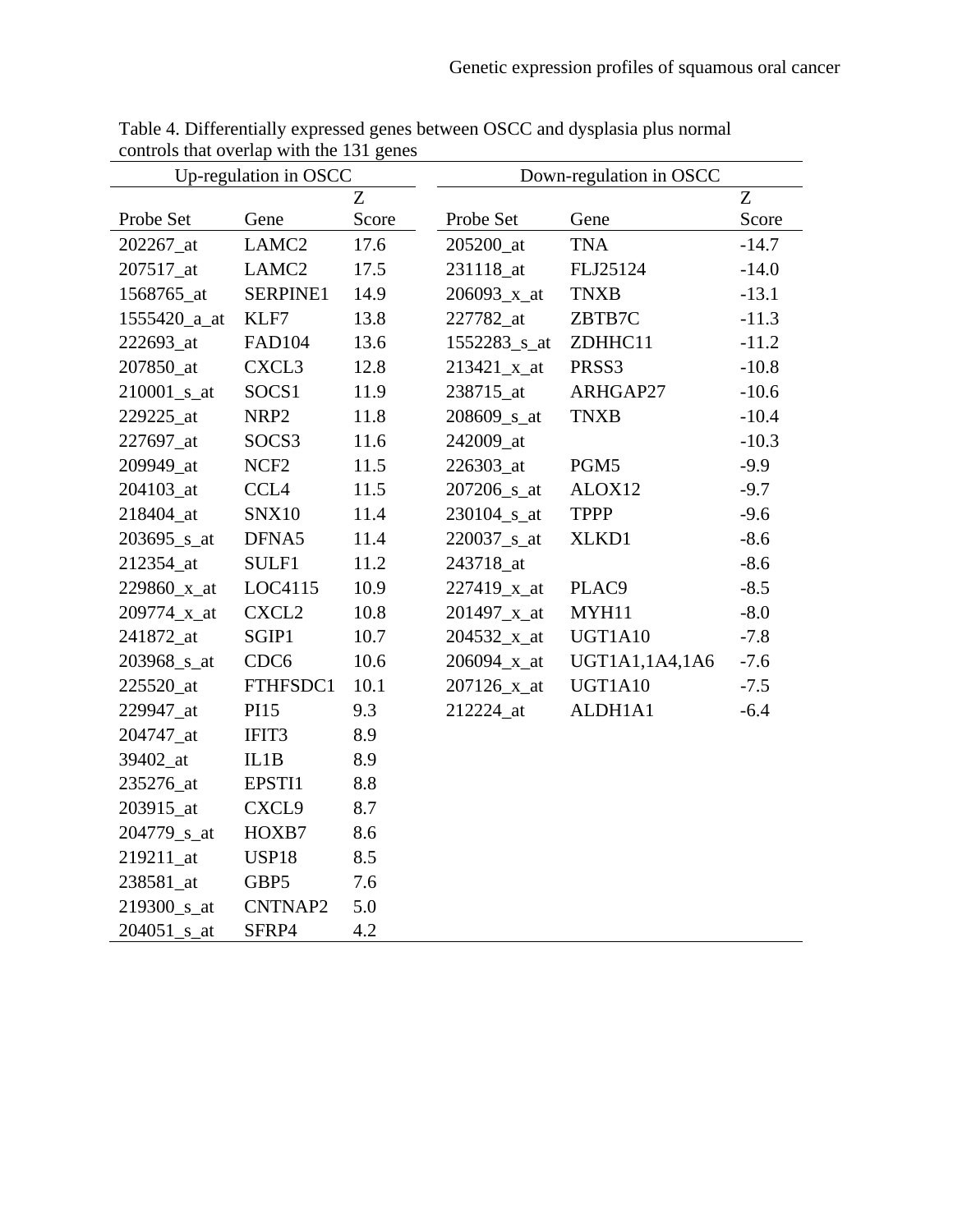Figure 1 (See attachment "Figure 1")

Legend for Figure 1:

Figure 1. Most prominently involved biological pathways in OSCC. Top: JAK/STAT pathway.

Bottom: IFN-γ signaling pathway, antigen-presenting pathway. Red denotes up-regulation and

green denotes down-regulation of the gene. Ingenuity®Systems, version 4.0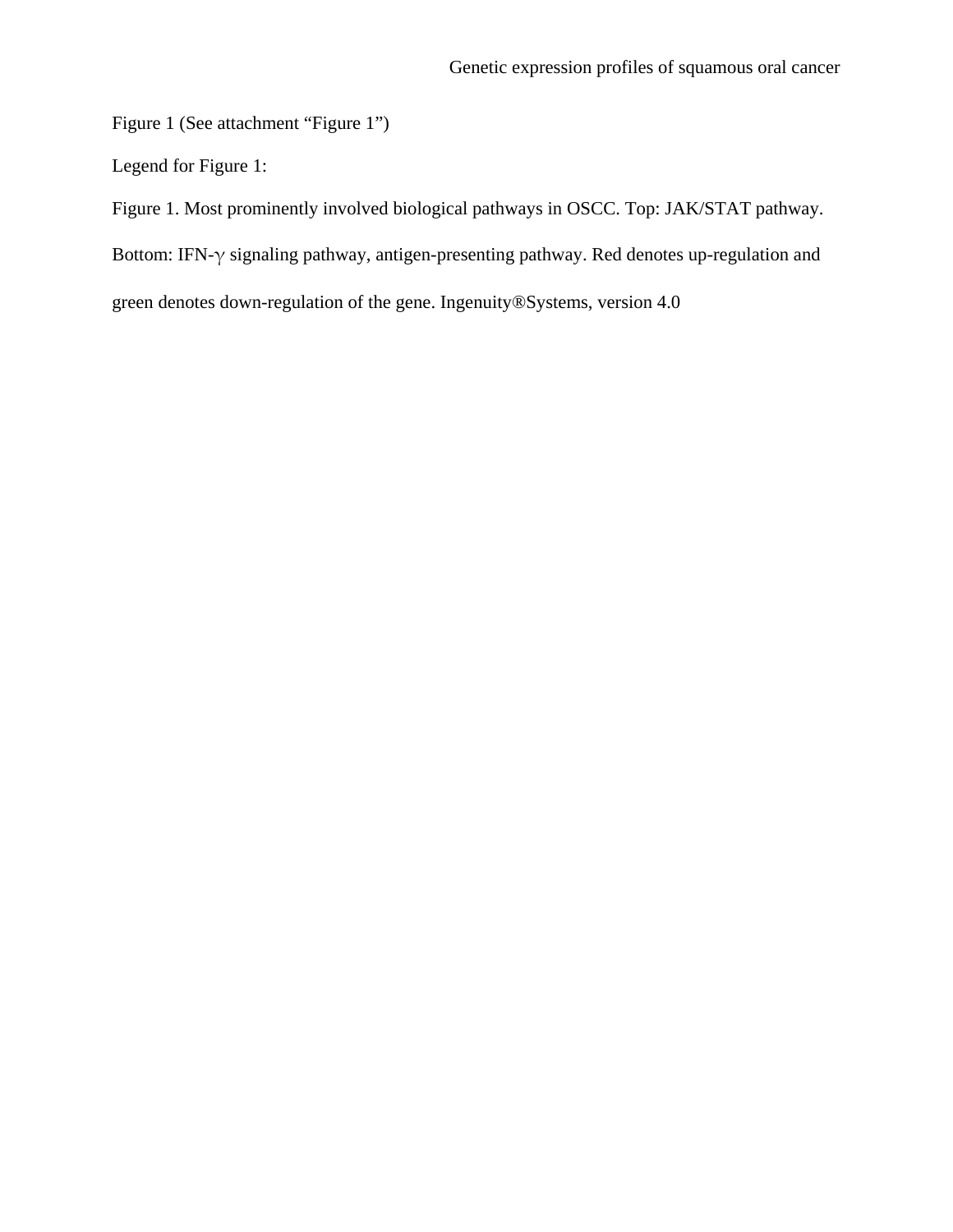# Interferon Signaling